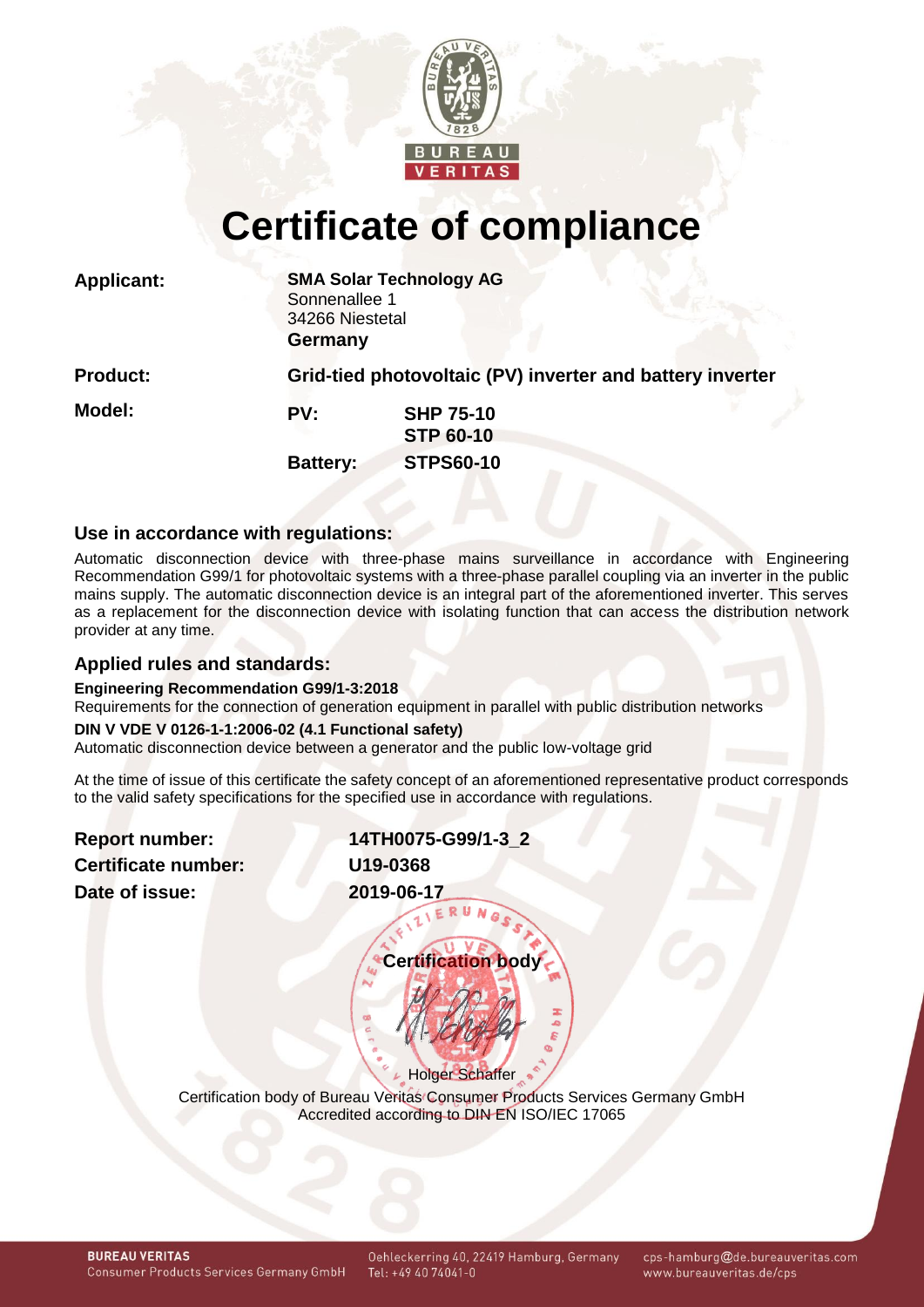

| Appendix A2-3 Compliance Verification Report for Inverter Connected Power Generating Modules         |                                                      |                                                                                             |                         |  |  |  |  |
|------------------------------------------------------------------------------------------------------|------------------------------------------------------|---------------------------------------------------------------------------------------------|-------------------------|--|--|--|--|
| Extract from test report according to the Engineering Recommendation G99                             |                                                      |                                                                                             | Nr. 14TH0075-G99/1-3_2  |  |  |  |  |
| Type Approval and declaration of compliance with the requirements of Engineering Recommendation G99. |                                                      |                                                                                             |                         |  |  |  |  |
| <b>PGM Technology</b>                                                                                | Photovoltaic and battery inverter                    |                                                                                             |                         |  |  |  |  |
| <b>Manufacturer:</b>                                                                                 | <b>SMA Solar Technology AG</b>                       |                                                                                             |                         |  |  |  |  |
| Address:                                                                                             | Sonnenallee 1<br>34266 Niestetal<br>Germany          |                                                                                             |                         |  |  |  |  |
| Tel                                                                                                  | +49 5619522-0                                        | Fax                                                                                         | +49 5619522-100         |  |  |  |  |
| <b>Email</b>                                                                                         | info@SMA.de                                          | Website                                                                                     | www.SMA.de              |  |  |  |  |
|                                                                                                      |                                                      |                                                                                             |                         |  |  |  |  |
| <b>Generating Unit technology</b>                                                                    |                                                      | Photovoltaic inverter                                                                       | <b>Battery inverter</b> |  |  |  |  |
| <b>Rated values</b>                                                                                  | SHP 75-10                                            | STP 60-10                                                                                   | STPS60-10               |  |  |  |  |
| <b>Maximum rated capacity</b>                                                                        | 75 kW                                                | 60 kW                                                                                       | 75 kW                   |  |  |  |  |
| <b>Rated voltage</b>                                                                                 | $400V (3P + PE)$                                     | 400V (3P + PE)                                                                              | 400V (3P + PE)          |  |  |  |  |
| <b>Firmware version</b>                                                                              | 1.90                                                 | 1.90                                                                                        | 1.95                    |  |  |  |  |
|                                                                                                      |                                                      | Note. With a configuration file provided by the manufacturer with the appropriate settings. |                         |  |  |  |  |
| <b>Measurement period:</b>                                                                           | 2018-03-09 to 2018-05-14<br>2018-03-12 to 2018-08-05 |                                                                                             |                         |  |  |  |  |
|                                                                                                      | 2019-04-05 to 2019-04-10                             |                                                                                             |                         |  |  |  |  |

#### **Description of the structure of the power generation unit:**

The power generation unit is equipped with a DC and line-side EMC filter. The power generation unit has no galvanic isolation between DC input and AC output. Output switch-off is performed with single-fault tolerance based on two series-connected relays in line. This enables a safe disconnection of the power generation unit from the network in case of an error.

#### **Differences between Generating Units:**

The models SHP 75-10, STP 60-10 and STPS60-10 are based on the same hardware platform and use the same control unit. The software is also based on the same platform for all units and differ only for the STPS60-10 related due to the battery use on DC side.

The above stated Generating Units are tested according the requirements in the Engineering Recommendation G99/1. Any modification that affects the stated tests must be named by the manufacturer/supplier of the product to ensure that the product meets all requirements of the Engineering Recommendation G99/1.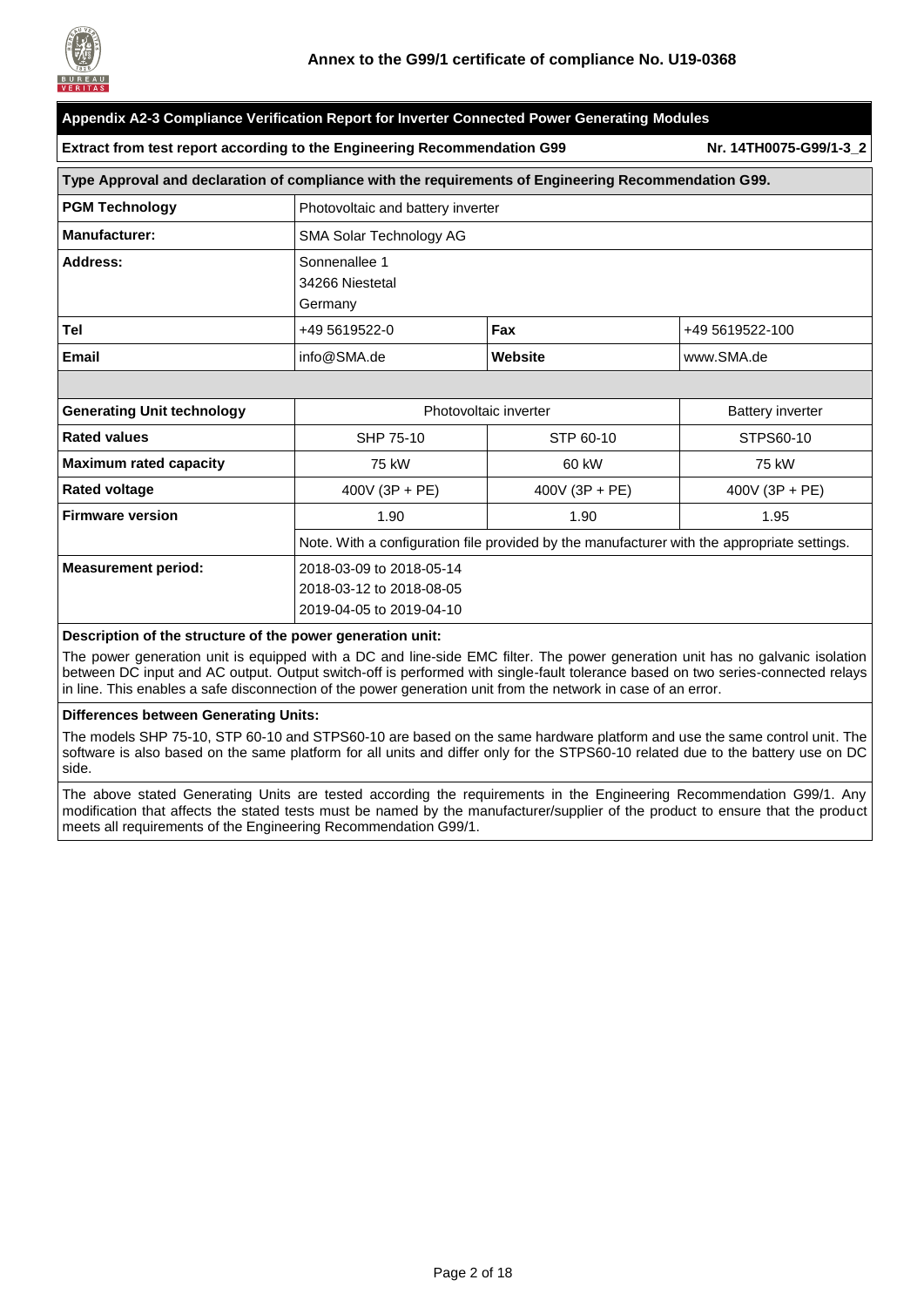

| Appendix A2-3 Compliance Verification Report for Inverter Connected Power Generating Modules |                                                                                                                    |                        |  |  |
|----------------------------------------------------------------------------------------------|--------------------------------------------------------------------------------------------------------------------|------------------------|--|--|
|                                                                                              | Extract from test report according to the Engineering Recommendation G99                                           | Nr. 14TH0075-G99/1-3_2 |  |  |
| <b>Operating Range.</b>                                                                      |                                                                                                                    |                        |  |  |
| Test 1                                                                                       | Voltage = $85\%$ of nominal (338,6 V)<br>Frequency = $47$ Hz<br>Power Factor = $1$<br>Period of test 20 s          |                        |  |  |
| Connection:                                                                                  | Always connected                                                                                                   |                        |  |  |
| Limit:                                                                                       | Always connected                                                                                                   |                        |  |  |
| Test 1                                                                                       | Voltage = $85\%$ of nominal (338,6 V)<br>Frequency = $47.5$ Hz<br>Power Factor = $1$<br>Period of test 90 minutes  |                        |  |  |
| Connection:                                                                                  | Always connected                                                                                                   |                        |  |  |
| Limit:                                                                                       | Always connected                                                                                                   |                        |  |  |
| Test 1                                                                                       | Voltage = $110\%$ of nominal (438,2 V)<br>Frequency = $51.5$ Hz<br>Power Factor = $1$<br>Period of test 90 minutes |                        |  |  |
| Connection:                                                                                  | Always connected                                                                                                   |                        |  |  |
| Limit:                                                                                       | Always connected                                                                                                   |                        |  |  |
| Test 1                                                                                       | Voltage = $110\%$ of nominal (438,2 V)<br>Frequency = $52.0$ Hz<br>Power Factor = $1$<br>Period of test 15 minutes |                        |  |  |
| Connection:                                                                                  | Always connected                                                                                                   |                        |  |  |
| Limit:                                                                                       | Always connected                                                                                                   |                        |  |  |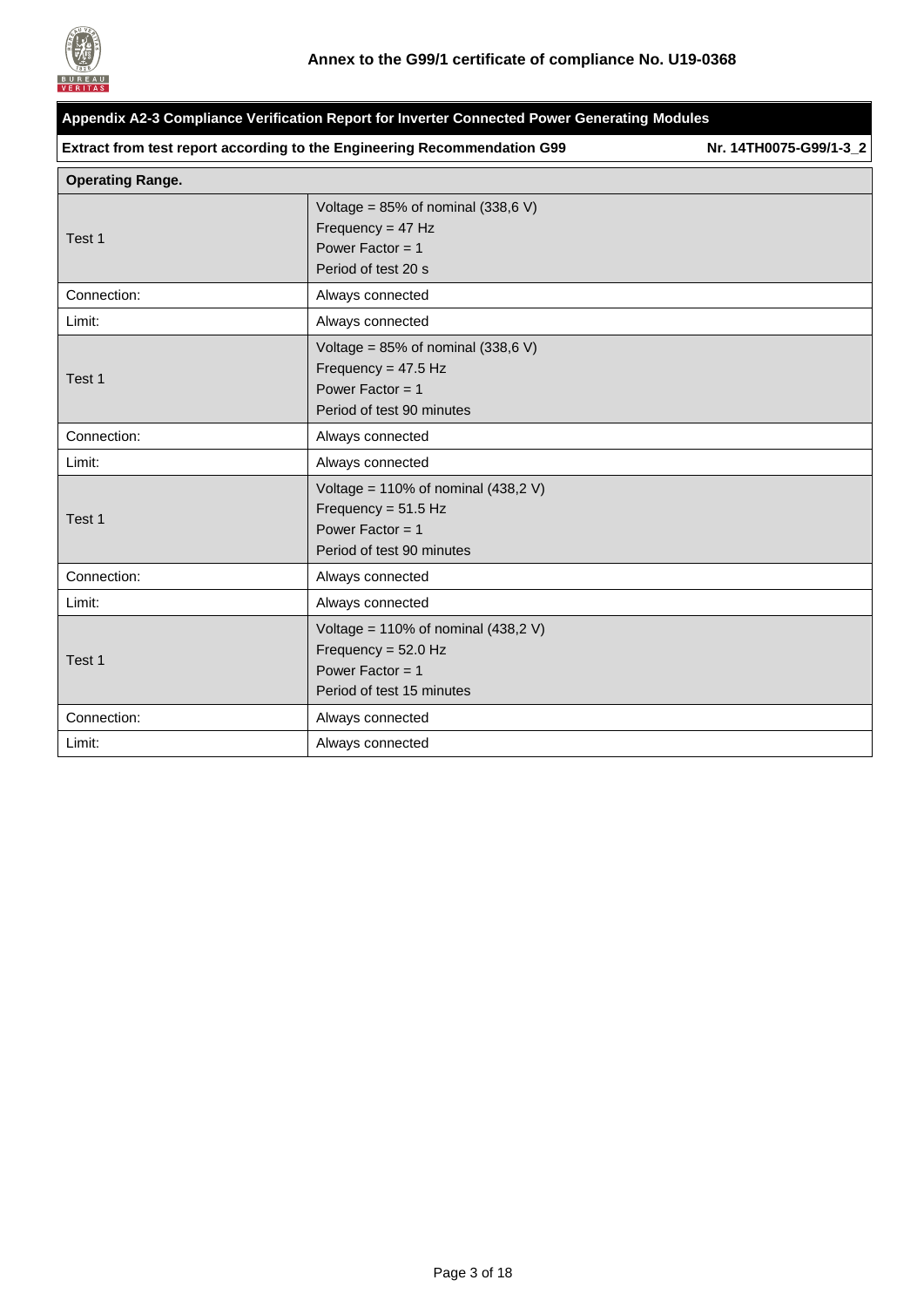

|                            |                | Extract from test report according to the Engineering Recommendation G99 |                    |                          |                  | Nr. 14TH0075-G99/1-3_2 |
|----------------------------|----------------|--------------------------------------------------------------------------|--------------------|--------------------------|------------------|------------------------|
| Protection. Voltage tests. |                |                                                                          |                    |                          |                  |                        |
|                            |                |                                                                          | Phase 1 to Phase 3 |                          |                  |                        |
| <b>Function</b>            |                | <b>Setting</b>                                                           |                    | <b>Trip test</b>         | No trip test     |                        |
|                            | Voltage<br>[V] | Time delay<br>[s]                                                        | Voltage<br>[V]     | <b>Time delay</b><br>[s] | Voltage / time   | Confirm<br>no trip     |
| <b>U/V</b>                 | 318,7          | 2,5                                                                      | 318,7              | 2,534                    | 325,6V/<br>3,5s  | No trip                |
|                            |                |                                                                          |                    |                          | 311,8V/<br>2,48s | No trip                |
| O/V stage 1                | 454,1          | 1,0                                                                      | 454,5              | 1,033                    | 447,2V<br>2,0s   | No trip                |
| O/V stage 2                | 474,1          | 0,5                                                                      | 473,9              | 0,532                    | 467,1V<br>0,98s  | No trip                |
|                            |                |                                                                          |                    |                          | 481,0V/<br>0,48s | No trip                |
|                            |                |                                                                          | Phase 2 to Phase 3 |                          |                  |                        |
| <b>Function</b>            |                | <b>Setting</b>                                                           |                    | <b>Trip test</b>         | No trip test     |                        |
|                            | Voltage<br>[V] | <b>Time delay</b><br>[s]                                                 | Voltage<br>[V]     | <b>Time delay</b><br>[s] | Voltage / time   | Confirm<br>no trip     |
| U/V                        | 318,7          | 2,5                                                                      | 318,9              | 2,540                    | 325,6V/<br>3,5s  | No trip                |
|                            |                |                                                                          |                    |                          | 311,8V/<br>2,48s | No trip                |
| O/V stage 1                | 454,1          | 1,0                                                                      | 454,2              | 1,054                    | 447,2V<br>2,0s   | No trip                |
| O/V stage 2                | 474,1          | 0,5                                                                      | 473,8              | 0,554                    | 467,1V<br>0,98s  | No trip                |
|                            |                |                                                                          |                    |                          | 481,0V/<br>0,48s | No trip                |
|                            |                |                                                                          | Phase 3 to Phase 1 |                          |                  |                        |
| <b>Function</b>            |                | <b>Setting</b>                                                           |                    | <b>Trip test</b>         | No trip test     |                        |
|                            | Voltage<br>[V] | Time delay<br>[s]                                                        | Voltage<br>[V]     | Time delay<br>[s]        | Voltage / time   | Confirm<br>no trip     |
| U/V                        | 318,7          | 2,5                                                                      | 318,7              | 2,524                    | 325,6V/<br>3,5s  | No trip                |
|                            |                |                                                                          |                    |                          | 311,8V/<br>2,48s | No trip                |
| O/V stage 1                | 454,1          | 1,0                                                                      | 454,0              | 1,013                    | 447,2V<br>2,0s   | No trip                |
| O/V stage 2                | 474,1          | 0,5                                                                      | 474,2              | 0,514                    | 467,1V<br>0,98s  | No trip                |
|                            |                |                                                                          |                    |                          | 481,0V/<br>0,48s | No trip                |

Note. For Voltage tests the Voltage required to trip is the setting ±3,45V. The time delay can be measured at a larger deviation than the minimum required to operate the protection. The No trip tests need to be carried out at the setting ±4V and for the relevant times as shown in the table above to ensure that the protection will not trip in error. Inverter is a three phase inverter without neutral wire therefore the phase to phase voltages are applicable.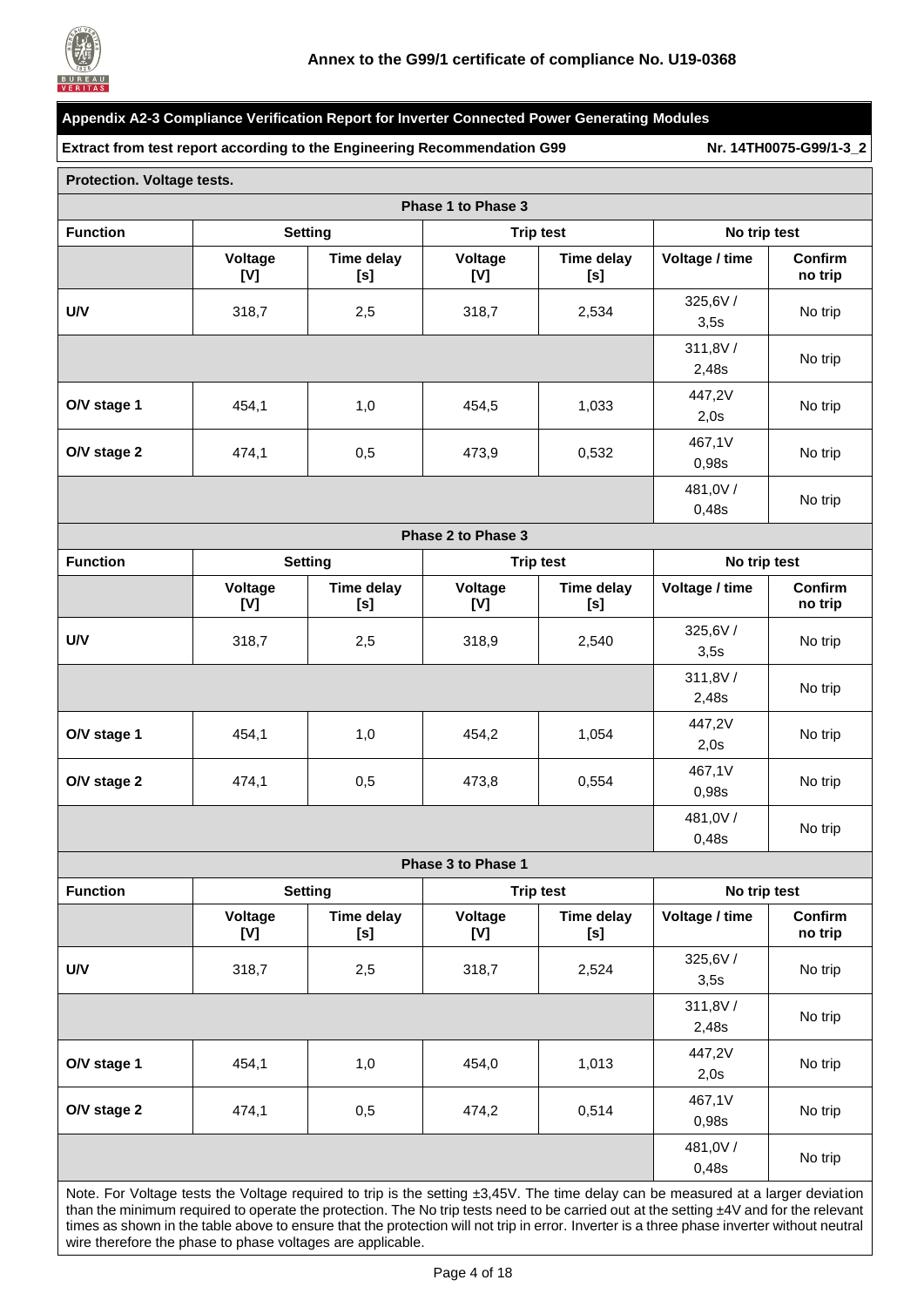

**Extract from test report according to the Engineering Recommendation G99 Nr. [14TH0075-G99/1-3\\_2](#page-0-1)**

| Protection. Frequency tests. |                          |                   |                                               |                  |                     |                    |  |  |
|------------------------------|--------------------------|-------------------|-----------------------------------------------|------------------|---------------------|--------------------|--|--|
| <b>Function</b>              | <b>Setting</b>           |                   |                                               | <b>Trip test</b> | No trip test        |                    |  |  |
|                              | <b>Frequency</b><br>[Hz] | Time delay<br>[s] | Time delay<br><b>Frequency</b><br>[Hz]<br>[s] |                  | Frequency /<br>time | Confirm<br>no trip |  |  |
| U/F stage 1                  | 47,5                     | 20                | 47,50                                         | 20,04            | 47,7Hz /<br>25s     | No trip            |  |  |
| U/F stage 2                  | 47                       | 0,5               | 0,544<br>47,00                                |                  | 47,2Hz /<br>19,98s  | No trip            |  |  |
|                              | 46,8Hz /<br>0,48s        | No trip           |                                               |                  |                     |                    |  |  |
| O/F stage 2                  | 52                       | 0,5               | 52,00                                         | 0,542            | 51,8Hz /<br>89,98s  | No trip            |  |  |
|                              |                          |                   |                                               |                  | 52,2Hz /<br>0,48s   | No trip            |  |  |

Note. For Frequency Trip tests the Frequency required to trip is the setting ±0,1Hz. In order to measure the time delay a larger deviation than the minimum required to operate the projection can be used. The "No-trip tests" need to be carried out at the setting ±0,2Hz and for the relevant times as shown in the table above to ensure that the protection will not trip in error.

| <b>Protection. Loss of Mains.</b>                                                                                                    |                            |                            |                               |                               |                            |                             |  |  |
|--------------------------------------------------------------------------------------------------------------------------------------|----------------------------|----------------------------|-------------------------------|-------------------------------|----------------------------|-----------------------------|--|--|
| Inverters tested according to BS EN 62116.                                                                                           |                            |                            |                               |                               |                            |                             |  |  |
| <b>Balancing load on</b><br>islanded network                                                                                         | 33% of<br>-5% Q<br>Test 22 | 66% of<br>-5% Q<br>Test 12 | $100\%$ of<br>-5% P<br>Test 5 | 33% of<br>$+5\%$ Q<br>Test 31 | 66% of<br>+5% Q<br>Test 21 | 100% of<br>+5% P<br>Test 10 |  |  |
| Trip time. Ph1<br>fuse removed [s]                                                                                                   | 0.416                      | 0.396                      | 0.496                         | 0.426                         | 0.416                      | 0.466                       |  |  |
| Trip time. Ph2<br>fuse removed [s]                                                                                                   | 0.416                      | 0.396                      | 0.496                         | 0.426                         | 0.416                      | 0,466                       |  |  |
| Trip time. Ph3<br>fuse removed [s]                                                                                                   | 0.416                      | 0.396                      | 0.496                         | 0.426                         | 0.416                      | 0.466                       |  |  |
| Note Trip time limit is 0.5s. For technologies which have a substantial shut down time this can be added to the 0.5s in establishing |                            |                            |                               |                               |                            |                             |  |  |

lote. Trip time limit is 0,5s. For technologies which have a substantial shut down time this can be added to the 0,5s in establishing that the trip occurred in less than 0,5s maximum. Shut down time could therefore be up to 1,0s for these technologies.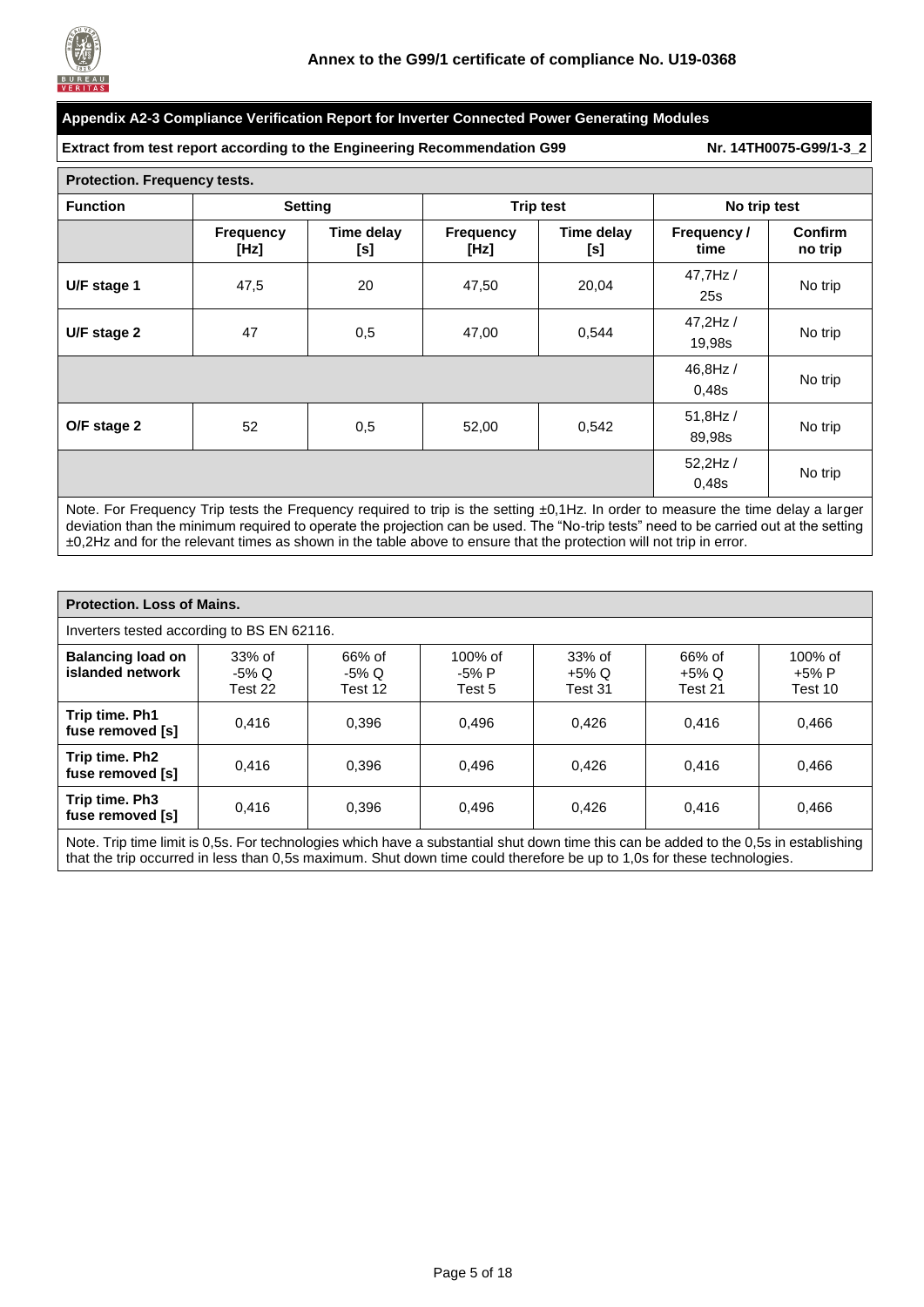

| Appendix A2-3 Compliance Verification Report for Inverter Connected Power Generating Modules                        |                                                                                                                                                                                  |                                    |                       |                                                                                               |                        |  |  |
|---------------------------------------------------------------------------------------------------------------------|----------------------------------------------------------------------------------------------------------------------------------------------------------------------------------|------------------------------------|-----------------------|-----------------------------------------------------------------------------------------------|------------------------|--|--|
| Extract from test report according to the Engineering Recommendation G99                                            |                                                                                                                                                                                  |                                    |                       |                                                                                               | Nr. 14TH0075-G99/1-3_2 |  |  |
| <b>Protection. Re-connection timer.</b>                                                                             |                                                                                                                                                                                  |                                    |                       |                                                                                               |                        |  |  |
|                                                                                                                     | Test should prove that the reconnection sequence starts in no less than 20 seconds for restoration of voltage and frequency to<br>within the stage 1 settings of table 10.5.7.1. |                                    |                       |                                                                                               |                        |  |  |
|                                                                                                                     |                                                                                                                                                                                  | <b>Over Voltage</b>                |                       |                                                                                               |                        |  |  |
| <b>Time delay setting</b>                                                                                           |                                                                                                                                                                                  |                                    |                       | <b>Measured delay</b>                                                                         |                        |  |  |
| 20s                                                                                                                 |                                                                                                                                                                                  |                                    |                       | 21,16s                                                                                        |                        |  |  |
|                                                                                                                     |                                                                                                                                                                                  | <b>Under Voltage</b>               |                       |                                                                                               |                        |  |  |
| <b>Time delay setting</b><br><b>Measured delay</b>                                                                  |                                                                                                                                                                                  |                                    |                       |                                                                                               |                        |  |  |
| 20s                                                                                                                 |                                                                                                                                                                                  |                                    |                       | 21,14s                                                                                        |                        |  |  |
|                                                                                                                     |                                                                                                                                                                                  | <b>Over Frequency</b>              |                       |                                                                                               |                        |  |  |
| <b>Time delay setting</b>                                                                                           |                                                                                                                                                                                  |                                    | <b>Measured delay</b> |                                                                                               |                        |  |  |
| 20s                                                                                                                 |                                                                                                                                                                                  |                                    | 21,37s                |                                                                                               |                        |  |  |
|                                                                                                                     |                                                                                                                                                                                  | <b>Under Frequency</b>             |                       |                                                                                               |                        |  |  |
| <b>Time delay setting</b>                                                                                           |                                                                                                                                                                                  |                                    |                       | <b>Measured delay</b>                                                                         |                        |  |  |
| 20s                                                                                                                 |                                                                                                                                                                                  |                                    |                       | 21,33s                                                                                        |                        |  |  |
|                                                                                                                     |                                                                                                                                                                                  |                                    |                       |                                                                                               |                        |  |  |
|                                                                                                                     | of table 1.                                                                                                                                                                      |                                    |                       | Checks on no reconnection when voltage or frequency is brought to just outside stage 1 limits |                        |  |  |
|                                                                                                                     | At 461,1V Ph-Ph<br>(266,2V Ph-N)                                                                                                                                                 | At 339,7V Ph-Ph<br>(180,0V Ph-N)   |                       | At 47,4Hz                                                                                     | At 52,1Hz              |  |  |
| <b>Confirmation that the</b><br>Generating Unit does not re-<br>connect.                                            | No reconnection                                                                                                                                                                  | No reconnection<br>No reconnection |                       | No reconnection                                                                               |                        |  |  |
| Note. Inverter is a three phase inverter without neutral wire therefore the phase to phase voltages are applicable. |                                                                                                                                                                                  |                                    |                       |                                                                                               |                        |  |  |

| Protection. Frequency change, Stability test. |                                          |                |                      |                 |  |  |  |  |
|-----------------------------------------------|------------------------------------------|----------------|----------------------|-----------------|--|--|--|--|
|                                               | <b>Start</b><br><b>Frequency</b><br>[Hz] | Change         | <b>Test Duration</b> | Confirm no trip |  |  |  |  |
| <b>Positive Vector Shift</b>                  | 49.50                                    | +50 degrees    |                      | No trip         |  |  |  |  |
| <b>Negative Vector Shift</b>                  | 50.50                                    | -50 degrees    |                      | No trip         |  |  |  |  |
| <b>Positive Frequency drift</b>               | 49,00 to 51,00                           | $+0.95$ Hz/sec | 2.1s                 | No trip         |  |  |  |  |
| <b>Negative Frequency drift</b>               | 51,00 to 49,00                           | $-0.95$ Hz/sec | 2.1s                 | No trip         |  |  |  |  |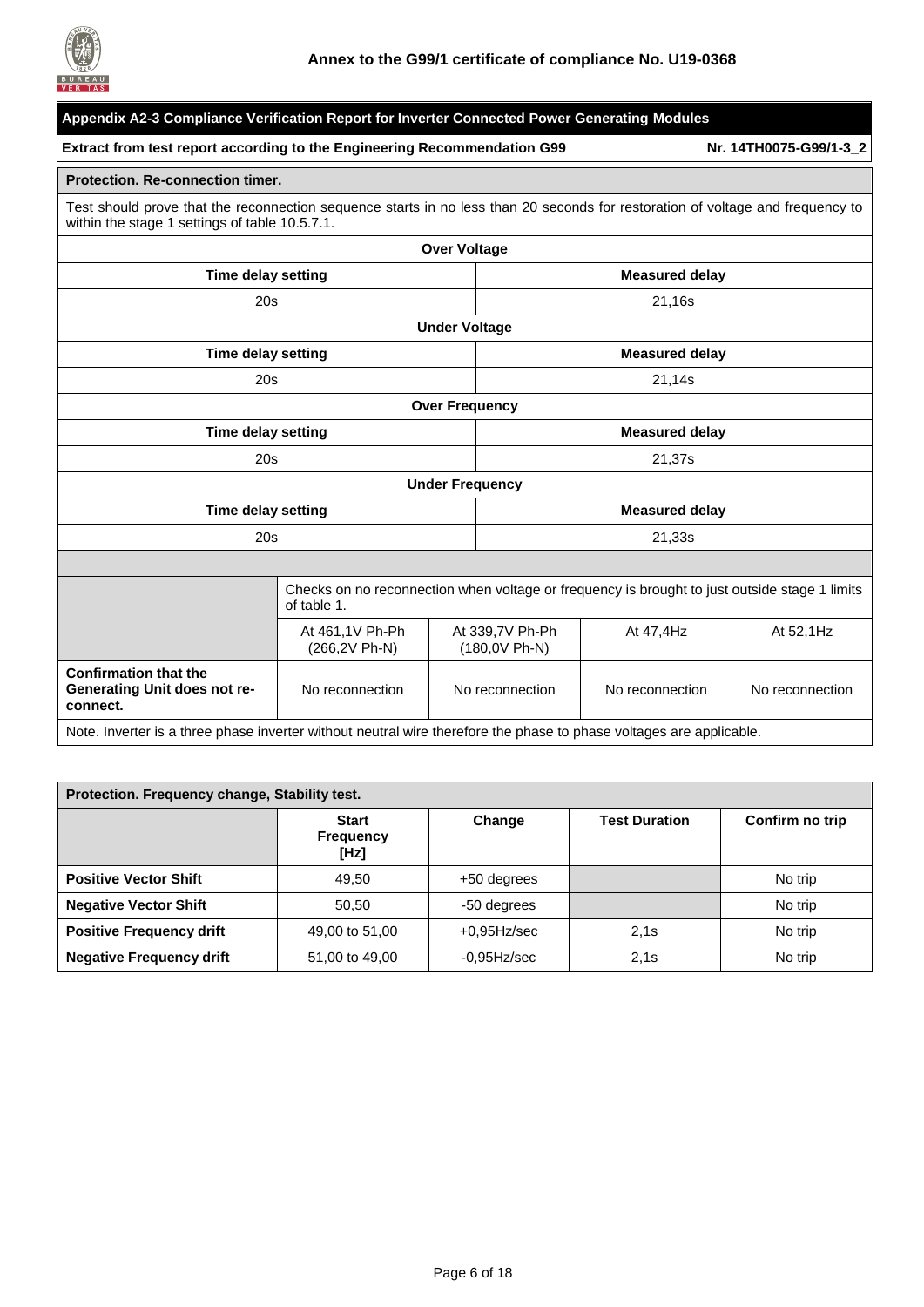

| Appendix A2-3 Compliance Verification Report for Inverter Connected Power Generating Modules |          |          |          |          |          |            |                        |  |
|----------------------------------------------------------------------------------------------|----------|----------|----------|----------|----------|------------|------------------------|--|
| Extract from test report according to the Engineering Recommendation G99                     |          |          |          |          |          |            | Nr. 14TH0075-G99/1-3 2 |  |
| <b>Limited Frequency Sensitive Mode - Over Frequency</b>                                     |          |          |          |          |          |            |                        |  |
| 1-min mean value [Hz]:                                                                       | a) 50,00 | b) 50,45 | c) 50,70 | d) 51,15 | e) 50,70 | f) $50,45$ | g) 50,00               |  |
| 1. Measurement a) to g): Active power output > 80% Pn                                        |          |          |          |          |          |            |                        |  |
| <b>Frequency [Hz]:</b>                                                                       | 50,00    | 50,45    | 50,70    | 51,14    | 50,70    | 50,45      | 50,00                  |  |
| <b>PM [kW]:</b>                                                                              | N/A      | 74,75    | 67,08    | 53,52    | 67,08    | 74,75      | N/A                    |  |
| <b>PE60 [kW]:</b>                                                                            | 76,20    | 74,15    | 66,39    | 53,13    | 66,15    | 74,04      | 76,18                  |  |
| ∆PE60/PM [%]:                                                                                | N/A      | $-0.80$  | $-0.92$  | $-0.51$  | $-1,24$  | $-0,95$    | N/A                    |  |
| 2. Measurement a) to g): Active power output 40% and 60% after freezing > 80% Pn             |          |          |          |          |          |            |                        |  |
| Frequency [Hz]:                                                                              | 50,00    | 50,45    | 50,70    | 51,15    | 50,70    | 50,45      | 50,00                  |  |
| PM [kW]:                                                                                     | N/A      | 37,80    | 33,92    | 27,05    | 33,92    | 37,80      | N/A                    |  |
| <b>PE60 [kW]:</b>                                                                            | 38,53    | 37,75    | 33,95    | 27,05    | 33,75    | 37,80      | 38,54                  |  |
| $\triangle$ PE60/PM [%]:                                                                     | N/A      | $-0,06$  | 0,04     | 0,01     | $-0,22$  | 0,01       | N/A                    |  |

| <b>Output Power with falling Frequency</b> |       |       |       |       |       |       |  |
|--------------------------------------------|-------|-------|-------|-------|-------|-------|--|
| <b>Frequency setpoint [Hz]:</b>            | 50.00 | 49.50 | 49.00 | 48.00 | 47.60 | 47.10 |  |
| Frequency [Hz]:                            | 50.00 | 49.50 | 49.00 | 48.00 | 47.60 | 47.10 |  |
| Active power [kW]:                         | 76,20 | 76.20 | 76.20 | 76.20 | 76.20 | 0,00  |  |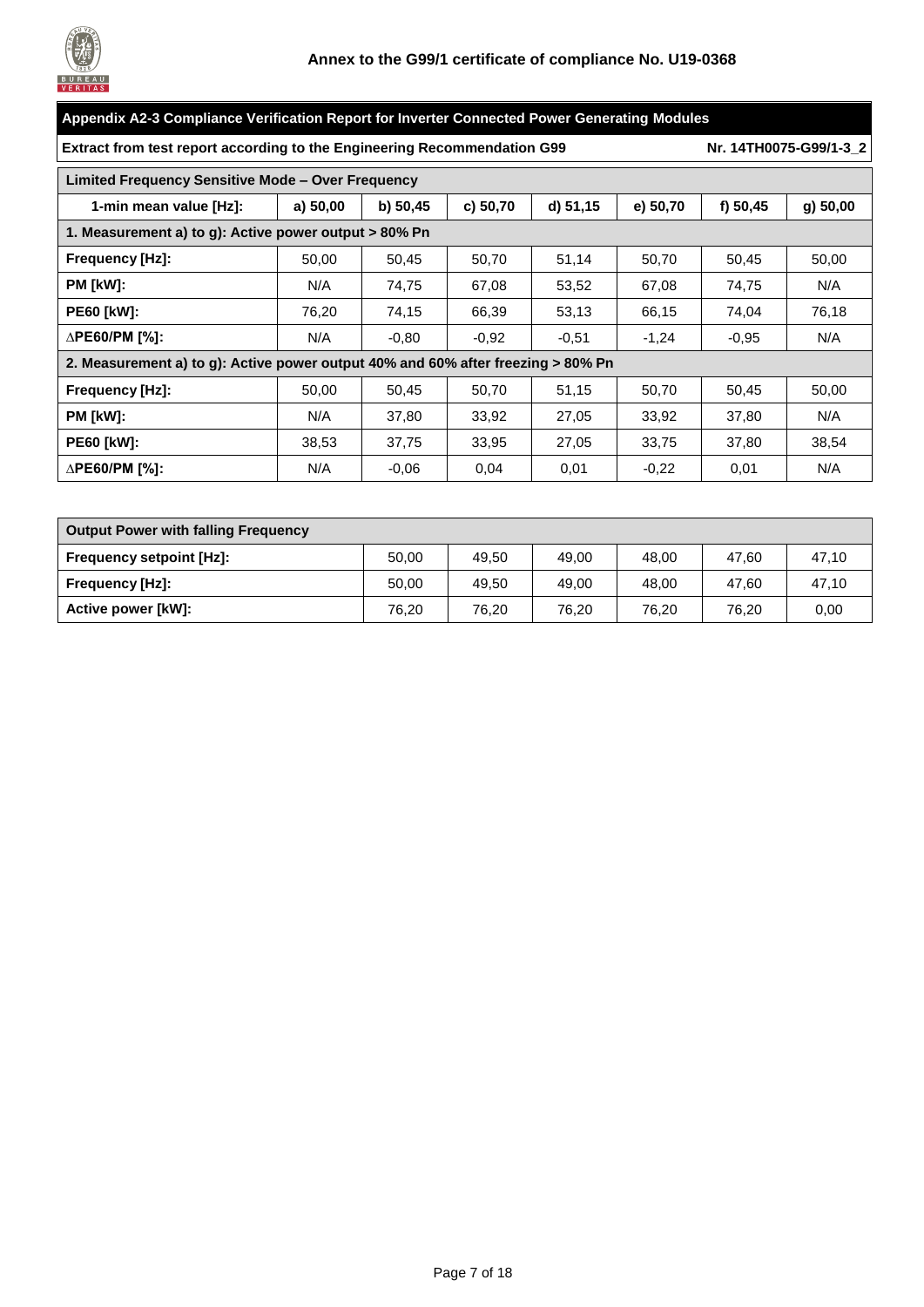

**Extract from test report according to the Engineering Recommendation G99 Nr. [14TH0075-G99/1-3\\_2](#page-0-1)**

#### **Power Quality. Harmonics. SHP 75-10 Phase 1 Generating Unit rating per phase (rpp) At 45-55% of rated ouput 12,44 kW 100% of rated output 24,82 kW Harmonic Measured Value (MV) in [A] Measured Value (MV) in [%] Measured Value (MV) in [A] Measured Value (MV) in [%] Limit in BS EN61000-3-12 in % 1 phase 3 phase** 2nd 0,490 0,454 0,515 0,477 8% 8% 3rd 0,285 0,265 0,359 0,333 21,6% N/A 4th | 0,146 | 0,135 | 0,236 | 0,219 | 4% | 4% 5th 0,120 0,111 0,218 0,202 10,7% 10,7% 6th 0,095 0,088 0,169 0,157 2,67% 2,67% 7th | 0,106 | 0,099 | 0,208 | 0,193 | 7,2% | 7,2% 8th 0,084 0,078 0,132 0,123 2% 2% 9th 0,132 0,123 0,227 0,210 3,8% N/A 10th 0,034 0,032 0,067 0,062 1,6% 1,6% 11th | 0,154 | 0,142 | 0,093 | 0,086 | 3,1% | 3,1% 12th 0,032 0,029 0,069 0,064 1,33% 1,33% 13th 0,167 0,155 0,127 0,118 2% 2% 14th 0,023 0,021 0,035 0,032 N/A N/A 15th 0,018 0,017 0,037 0,034 N/A N/A 16th 0,030 0,027 0,051 0,047 N/A N/A 17th | 0,167 | 0,154 | 0,166 | 0,154 | N/A | N/A 18th 0,015 0,014 0,026 0,024 N/A N/A 19th | 0,106 | 0,098 | 0,111 | 0,103 | N/A | N/A 20th 0,014 0,013 0,023 0,022 N/A N/A 21th 0,012 0,011 0,021 0,020 N/A N/A 22th 0,010 0,010 0,019 0,017 N/A N/A 23th 0,055 0,051 0,090 0,083 N/A N/A 24th 0,012 0,011 0,022 0,021 N/A N/A 25th 0,050 0,046 0,076 0,071 N/A N/A 26th | 0,008 | 0,008 | 0,015 | 0,014 | N/A | N/A 27th | 0,009 | 0,008 | 0,017 | 0,016 | N/A | N/A 28th 0,011 0,011 0,019 0,017 N/A N/A 29th | 0,039 | 0,036 | 0,060 | 0,056 | N/A | N/A 30th 0,011 0,010 0,018 0,017 N/A N/A 31th | 0,036 | 0,033 | 0,047 | 0,044 | N/A | N/A 32th 0,016 0,015 0,023 0,022 N/A N/A 33th 0,019 0,018 0,035 0,032 N/A N/A 34th 0,019 0,018 0,034 0,032 N/A N/A 35th 0,029 0,027 0,040 0,037 N/A N/A 36th | 0,009 | 0,009 | 0,020 | 0,018 | N/A | N/A 37th | 0,038 | 0,035 | 0,059 | 0,055 | N/A | N/A

38th | 0,041 | 0,038 | 0,061 | 0,056 | N/A | N/A 39th | 0,033 | 0,030 | 0,054 | 0,050 | N/A | N/A 40th 0,038 0,035 0,062 0,058 N/A N/A THD<sub>40</sub> [%] 1,33 0,81 23% 13% PWHD [%] 0,004 0,001 23% 22%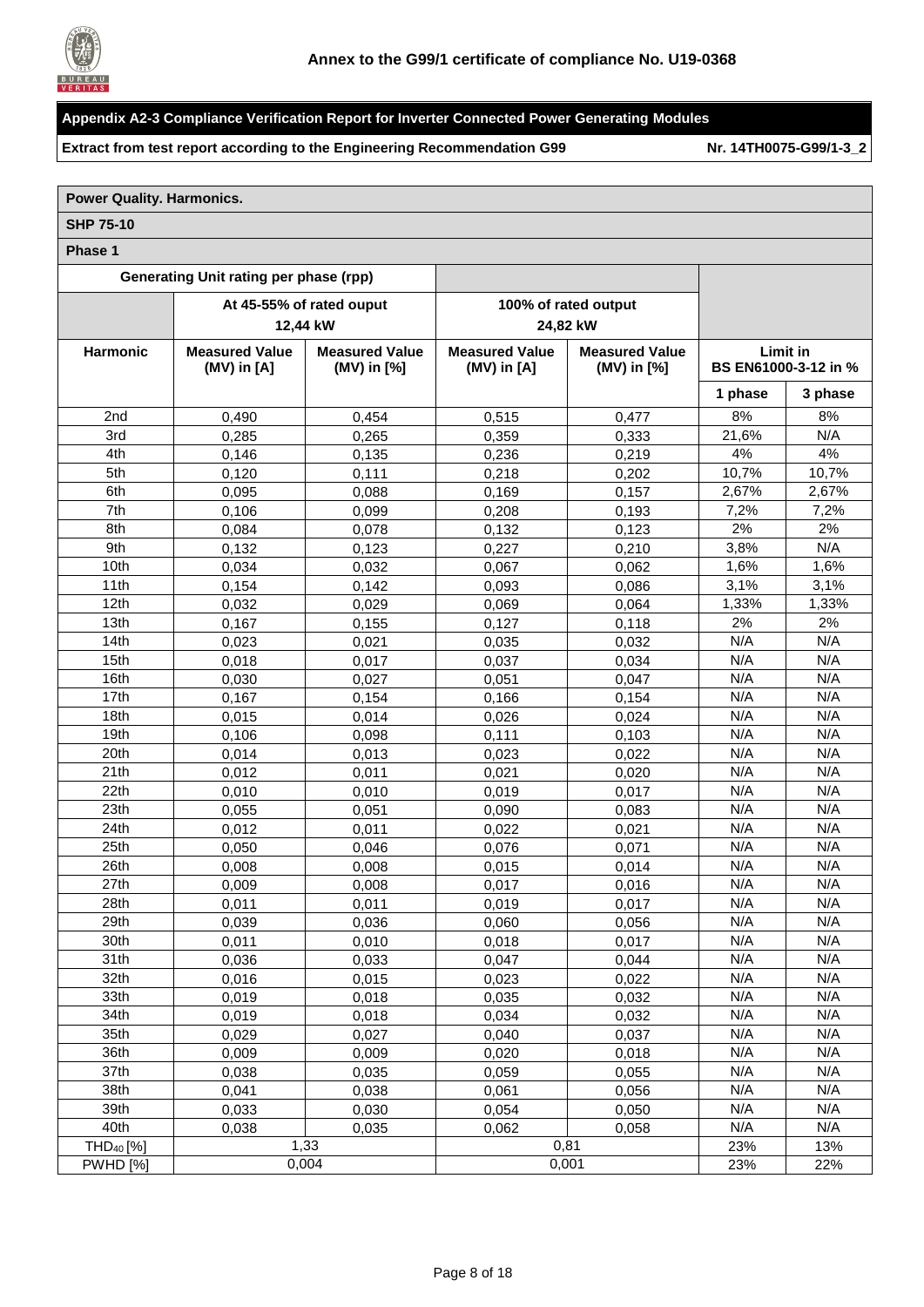

**Extract from test report according to the Engineering Recommendation G99 Nr. [14TH0075-G99/1-3\\_2](#page-0-1)**

## **Power Quality. Harmonics.**

#### **SHP 75-10**

| Generating Unit rating per phase (rpp) |                                          |                                      |                                          |                                      |                                         |         |
|----------------------------------------|------------------------------------------|--------------------------------------|------------------------------------------|--------------------------------------|-----------------------------------------|---------|
|                                        |                                          | At 45-55% of rated ouput<br>12,45kW  |                                          | 100% of rated output<br>24,84kW      |                                         |         |
| Harmonic                               | <b>Measured Value</b><br>$(MV)$ in $[A]$ | <b>Measured Value</b><br>(MV) in [%] | <b>Measured Value</b><br>$(MV)$ in $[A]$ | <b>Measured Value</b><br>(MV) in [%] | <b>Limit in BS</b><br>EN61000-3-12 in % |         |
|                                        |                                          |                                      |                                          |                                      | 1 phase                                 | 3 phase |
| 2nd                                    | 0,532                                    | 0,493                                | 0,671                                    | 0,622                                | 8%                                      | 8%      |
| 3rd                                    | 0,228                                    | 0,211                                | 0,225                                    | 0,208                                | 21,6%                                   | N/A     |
| 4th                                    | 0,157                                    | 0,146                                | 0,169                                    | 0,157                                | 4%                                      | 4%      |
| 5th                                    | 0,061                                    | 0,057                                | 0,092                                    | 0,085                                | 10,7%                                   | 10,7%   |
| 6th                                    | 0,060                                    | 0,055                                | 0,129                                    | 0,120                                | 2,67%                                   | 2,67%   |
| 7th                                    | 0,061                                    | 0,056                                | 0,111                                    | 0,103                                | 7,2%                                    | 7,2%    |
| 8th                                    | 0,049                                    | 0,046                                | 0,071                                    | 0,066                                | 2%                                      | 2%      |
| 9th                                    | 0,107                                    | 0,099                                | 0,165                                    | 0,153                                | 3,8%                                    | N/A     |
| 10th                                   | 0,055                                    | 0,051                                | 0,105                                    | 0,097                                | 1,6%                                    | 1,6%    |
| 11th                                   | 0,159                                    | 0,147                                | 0,151                                    | 0,140                                | 3,1%                                    | 3,1%    |
| 12th                                   | 0,041                                    | 0.038                                | 0,094                                    | 0,087                                | 1,33%                                   | 1,33%   |
| 13th                                   | 0,177                                    | 0,164                                | 0,155                                    | 0,143                                | 2%                                      | 2%      |
| 14th                                   | 0,032                                    | 0,030                                | 0,048                                    | 0,044                                | N/A                                     | N/A     |
| 15th                                   | 0,024                                    | 0,022                                | 0,038                                    | 0,035                                | N/A                                     | N/A     |
| 16th                                   | 0,024                                    | 0,022                                | 0,031                                    | 0,029                                | N/A                                     | N/A     |
| 17th                                   | 0,177                                    | 0,164                                | 0,174                                    | 0,161                                | N/A                                     | N/A     |
| 18th                                   | 0,017                                    | 0,015                                | 0,028                                    | 0,026                                | N/A                                     | N/A     |
| 19th                                   | 0,119                                    | 0,110                                | 0,120                                    | 0,111                                | N/A                                     | N/A     |
| 20th                                   | 0,015                                    | 0,014                                | 0,019                                    | 0,018                                | N/A                                     | N/A     |
| 21th                                   | 0,011                                    | 0,010                                | 0,017                                    | 0,016                                | N/A                                     | N/A     |
| 22th                                   | 0,014                                    | 0,013                                | 0,024                                    | 0,022                                | N/A                                     | N/A     |
| 23th                                   | 0,054                                    | 0,050                                | 0,090                                    | 0,084                                | N/A                                     | N/A     |
| 24th                                   | 0,015                                    | 0,014                                | 0,027                                    | 0,025                                | N/A                                     | N/A     |
| 25th                                   | 0,050                                    | 0,047                                | 0,077                                    | 0,071                                | N/A                                     | N/A     |
| 26th                                   | 0,014                                    | 0,013                                | 0,022                                    | 0,020                                | N/A                                     | N/A     |
| 27th                                   | 0,012                                    | 0,011                                | 0,020                                    | 0,018                                | N/A                                     | N/A     |
| 28th                                   | 0,010                                    | 0,009                                | 0,014                                    | 0,013                                | N/A                                     | N/A     |
| 29th                                   | 0,040                                    | 0,037                                | 0,060                                    | 0,055                                | N/A                                     | N/A     |
| 30th                                   | 0,009                                    | 0,008                                | 0,015                                    | 0,014                                | N/A                                     | N/A     |
| 31th                                   | 0,037                                    | 0,034                                | 0,051                                    | 0,047                                | N/A                                     | N/A     |
| 32th                                   | 0,016                                    | 0,015                                | 0,028                                    | 0,026                                | N/A                                     | N/A     |
| 33th                                   | 0,028                                    | 0,026                                | 0,048                                    | 0,045                                | N/A                                     | N/A     |
| 34th                                   | 0,031                                    | 0,028                                | 0,061                                    | 0,057                                | N/A                                     | N/A     |
| 35th                                   | 0,040                                    | 0,037                                | 0,060                                    | 0,056                                | N/A                                     | N/A     |
| 36th                                   | 0,040                                    | 0,037                                | 0,060                                    | 0,055                                | N/A                                     | N/A     |
| 37th                                   | 0,030                                    | 0,027                                | 0,044                                    | 0,041                                | N/A                                     | N/A     |
| 38th                                   | 0,019                                    | 0,017                                | 0,022                                    | 0,021                                | N/A                                     | N/A     |
| 39th                                   | 0,018                                    | 0,017                                | 0,030                                    | 0,027                                | N/A                                     | N/A     |
| 40th                                   | 0,020                                    | 0,018                                | 0,033                                    | 0,030                                | N/A                                     | N/A     |
| THD <sub>40</sub> [%]                  |                                          | 1,32                                 |                                          | 0,81                                 | 23%                                     | 13%     |
| <b>PWHD [%]</b>                        |                                          | 0,005                                |                                          | 0,001                                | 23%                                     | 22%     |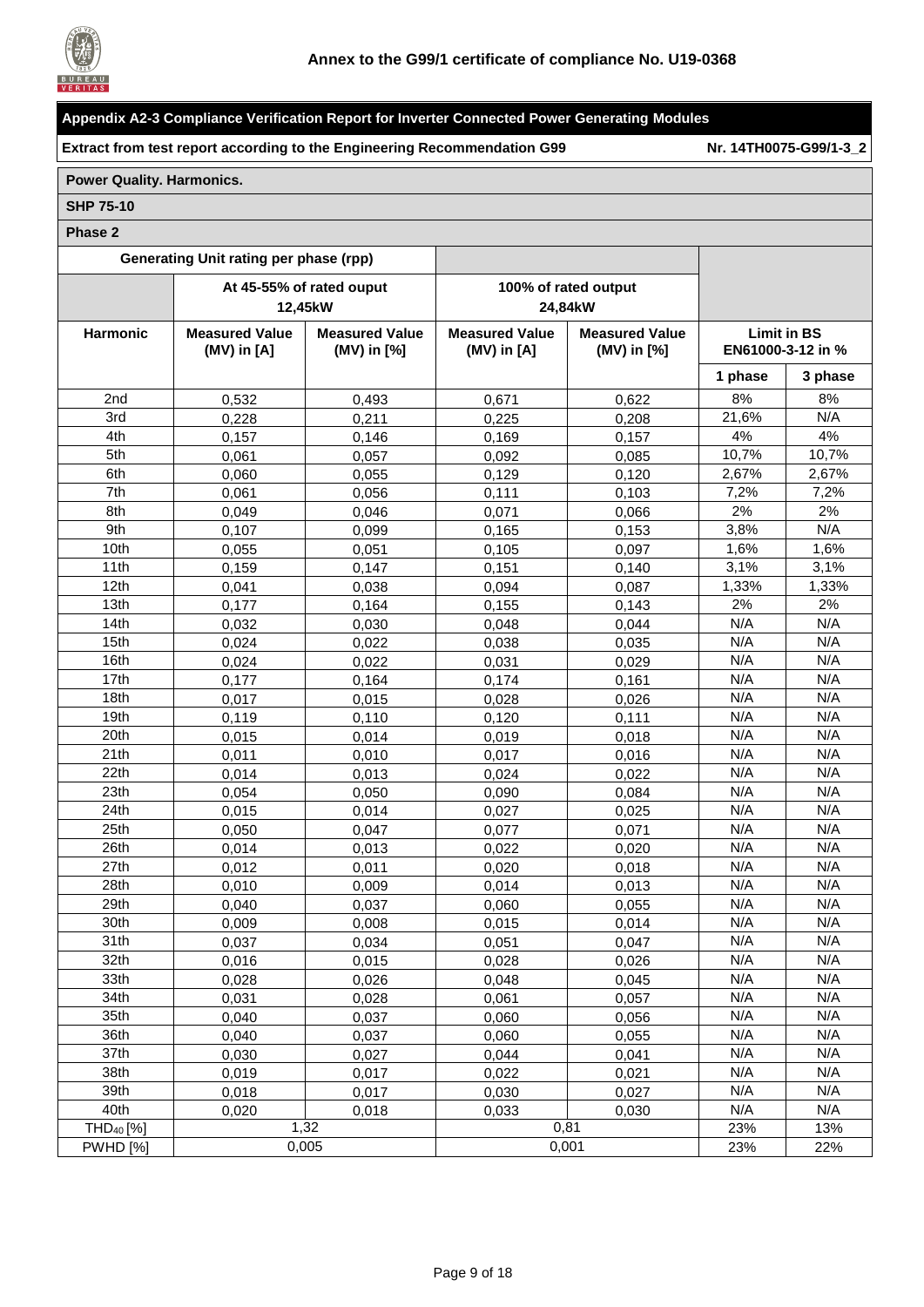

**Extract from test report according to the Engineering Recommendation G99 Nr. [14TH0075-G99/1-3\\_2](#page-0-1)**

## **Power Quality. Harmonics.**

#### **SHP 75-10**

| Generating Unit rating per phase (rpp) |                                          |                                          |                                          |                                      |                                         |         |
|----------------------------------------|------------------------------------------|------------------------------------------|------------------------------------------|--------------------------------------|-----------------------------------------|---------|
|                                        | 12,45kW                                  | At 45-55% of rated ouput                 |                                          | 100% of rated output<br>24,84kW      |                                         |         |
| <b>Harmonic</b>                        | <b>Measured Value</b><br>$(MV)$ in $[A]$ | <b>Measured Value</b><br>$(MV)$ in $[%]$ | <b>Measured Value</b><br>$(MV)$ in $[A]$ | <b>Measured Value</b><br>(MV) in [%] | <b>Limit in BS</b><br>EN61000-3-12 in % |         |
|                                        |                                          |                                          |                                          |                                      | 1 phase                                 | 3 phase |
| 2nd                                    | 0,259                                    | 0,240                                    | 0,357                                    | 0,330                                | 8%                                      | 8%      |
| 3rd                                    | 0,211                                    | 0,195                                    | 0,244                                    | 0,226                                | 21,6%                                   | N/A     |
| 4th                                    | 0,160                                    | 0.148                                    | 0,237                                    | 0,220                                | 4%                                      | 4%      |
| 5th                                    | 0,089                                    | 0,083                                    | 0,163                                    | 0,151                                | 10,7%                                   | 10,7%   |
| 6th                                    | 0,067                                    | 0,062                                    | 0,111                                    | 0,103                                | 2,67%                                   | 2,67%   |
| 7th                                    | 0,069                                    | 0,064                                    | 0,109                                    | 0,101                                | 7,2%                                    | 7,2%    |
| 8th                                    | 0,064                                    | 0,059                                    | 0,131                                    | 0,122                                | 2%                                      | 2%      |
| 9th                                    | 0,065                                    | 0,060                                    | 0,161                                    | 0,150                                | 3,8%                                    | N/A     |
| 10th                                   | 0.046                                    | 0.042                                    | 0,102                                    | 0.094                                | 1,6%                                    | 1,6%    |
| 11th                                   | 0,155                                    | 0.144                                    | 0,125                                    | 0,116                                | 3,1%                                    | 3,1%    |
| 12th                                   | 0.040                                    | 0,037                                    | 0,063                                    | 0,058                                | 1,33%                                   | 1,33%   |
| 13th                                   | 0,171                                    | 0,159                                    | 0,137                                    | 0,127                                | 2%                                      | 2%      |
| 14th                                   | 0,024                                    | 0,022                                    | 0,037                                    | 0,035                                | N/A                                     | N/A     |
| 15th                                   | 0,019                                    | 0,018                                    | 0,038                                    | 0,035                                | N/A                                     | N/A     |
| 16th                                   | 0,023                                    | 0,021                                    | 0,037                                    | 0,034                                | N/A                                     | N/A     |
| 17th                                   | 0,176                                    | 0,163                                    | 0,178                                    | 0,165                                | N/A                                     | N/A     |
| 18th                                   | 0,019                                    | 0,018                                    | 0,034                                    | 0,032                                | N/A                                     | N/A     |
| 19th                                   | 0,106                                    | 0,098                                    | 0,115                                    | 0,106                                | N/A                                     | N/A     |
| 20th                                   | 0,012                                    | 0,011                                    | 0,019                                    | 0,017                                | N/A                                     | N/A     |
| 21th                                   | 0,011                                    | 0,010                                    | 0,018                                    | 0,016                                | N/A                                     | N/A     |
| 22th                                   | 0,013                                    | 0,012                                    | 0,021                                    | 0,020                                | N/A                                     | N/A     |
| 23th                                   | 0,057                                    | 0,053                                    | 0,091                                    | 0,085                                | N/A                                     | N/A     |
| 24th                                   | 0,013                                    | 0,012                                    | 0,021                                    | 0,019                                | N/A                                     | N/A     |
| 25th                                   | 0,049                                    | 0,046                                    | 0,073                                    | 0,068                                | N/A                                     | N/A     |
| 26th                                   | 0,013                                    | 0,012                                    | 0,021                                    | 0,020                                | N/A                                     | N/A     |
| 27th                                   | 0,011                                    | 0,010                                    | 0,019                                    | 0,018                                | N/A                                     | N/A     |
| 28th                                   | 0,010                                    | 0,009                                    | 0,015                                    | 0,014                                | N/A                                     | N/A     |
| 29th                                   | 0,039                                    | 0,036                                    | 0,057                                    | 0,053                                | N/A                                     | N/A     |
| 30th                                   | 0,010                                    | 0,009                                    | 0,015                                    | 0,014                                | N/A                                     | N/A     |
| 31th                                   | 0,034                                    | 0,032                                    | 0,050                                    | 0,047                                | N/A                                     | N/A     |
| 32 <sub>th</sub>                       | 0,012                                    | 0,011                                    | 0,022                                    | 0,020                                | N/A                                     | N/A     |
| 33th                                   | 0,026                                    | 0,024                                    | 0,037                                    | 0,034                                | N/A                                     | N/A     |
| 34th                                   | 0,027                                    | 0,025                                    | 0,045                                    | 0,042                                | N/A                                     | N/A     |
| 35th                                   | 0,039                                    | 0,036                                    | 0,064                                    | 0,060                                | N/A                                     | N/A     |
| 36th                                   | 0,037                                    | 0,034                                    | 0,063                                    | 0,058                                | N/A                                     | N/A     |
| 37th                                   | 0,032                                    | 0,030                                    | 0,060                                    | 0.056                                | N/A                                     | N/A     |
| 38th                                   | 0,024                                    | 0,022                                    | 0,043                                    | 0,040                                | N/A                                     | N/A     |
| 39th                                   | 0,018                                    | 0,017                                    | 0,028                                    | 0,026                                | N/A                                     | N/A     |
| 40th                                   | 0,021                                    | 0,020                                    | 0.033                                    | 0,031                                | N/A                                     | N/A     |
| THD <sub>40</sub> [%]                  | 0,98                                     |                                          |                                          | 0,64                                 | 23%                                     | 13%     |
| <b>PWHD [%]</b>                        |                                          | 0,005                                    | 0,001                                    |                                      | 23%                                     | 22%     |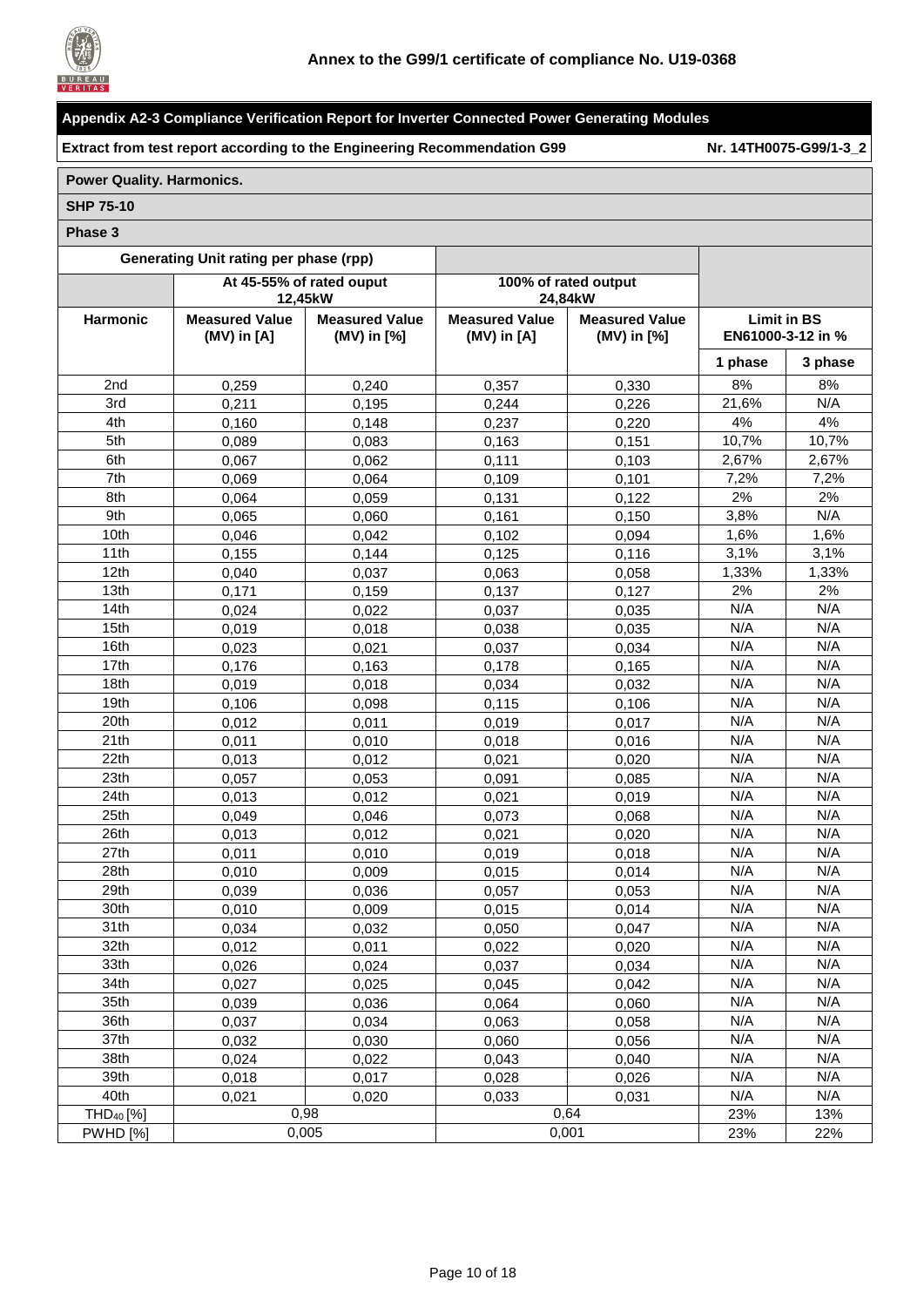

**Extract from test report according to the Engineering Recommendation G99 Nr. [14TH0075-G99/1-3\\_2](#page-0-1)**

## **Power Quality. Harmonics.**

#### **STPS60-10**

| Generating Unit rating per phase (rpp) |                                          |                                      |                                          |                                      |                 |                      |
|----------------------------------------|------------------------------------------|--------------------------------------|------------------------------------------|--------------------------------------|-----------------|----------------------|
|                                        |                                          | At 45-55% of rated ouput<br>12,44kW  |                                          | 100% of rated output<br>24,82kW      |                 |                      |
| Harmonic                               | <b>Measured Value</b><br>$(MV)$ in $[A]$ | <b>Measured Value</b><br>(MV) in [%] | <b>Measured Value</b><br>$(MV)$ in $[A]$ | <b>Measured Value</b><br>(MV) in [%] | <b>Limit in</b> | BS EN61000-3-12 in % |
|                                        |                                          |                                      |                                          |                                      | 1 phase         | 3 phase              |
| 2nd                                    | 0,337                                    | 0,315                                | 0,112                                    | 0,105                                | 8%              | 8%                   |
| 3rd                                    | 0,212                                    | 0,198                                | 0,043                                    | 0,040                                | 21,6%           | N/A                  |
| 4th                                    | 0,128                                    | 0,120                                | 0,072                                    | 0,067                                | 4%              | 4%                   |
| 5th                                    | 0,156                                    | 0,146                                | 0,062                                    | 0,058                                | 10,7%           | 10,7%                |
| 6th                                    | 0,092                                    | 0,086                                | 0,045                                    | 0,042                                | 2,67%           | 2,67%                |
| 7th                                    | 0,098                                    | 0,091                                | 0,044                                    | 0,041                                | 7,2%            | 7,2%                 |
| 8th                                    | 0,032                                    | 0,030                                | 0,039                                    | 0,037                                | 2%              | 2%                   |
| 9th                                    | 0,041                                    | 0,039                                | 0,159                                    | 0,149                                | 3,8%            | N/A                  |
| 10th                                   | 0,061                                    | 0,057                                | 0,050                                    | 0,047                                | 1,6%            | 1,6%                 |
| 11th                                   | 0,162                                    | 0,152                                | 0,100                                    | 0,094                                | 3,1%            | 3,1%                 |
| 12th                                   | 0.026                                    | 0,024                                | 0,034                                    | 0,032                                | 1,33%           | 1,33%                |
| 13th                                   | 0,157                                    | 0,147                                | 0,123                                    | 0,115                                | 2%              | 2%                   |
| 14th                                   | 0,027                                    | 0,025                                | 0,028                                    | 0,026                                | N/A             | N/A                  |
| 15th                                   | 0,029                                    | 0,027                                | 0,033                                    | 0,031                                | N/A             | N/A                  |
| 16th                                   | 0,029                                    | 0,028                                | 0,043                                    | 0,040                                | N/A             | N/A                  |
| 17th                                   | 0,182                                    | 0,170                                | 0,194                                    | 0,181                                | N/A             | N/A                  |
| 18th                                   | 0,014                                    | 0,013                                | 0,024                                    | 0,022                                | N/A             | N/A                  |
| 19th                                   | 0,122                                    | 0,114                                | 0,131                                    | 0,122                                | N/A             | N/A                  |
| 20th                                   | 0,014                                    | 0,013                                | 0,021                                    | 0,019                                | N/A             | N/A                  |
| 21th                                   | 0,014                                    | 0,013                                | 0,022                                    | 0,020                                | N/A             | N/A                  |
| 22th                                   | 0,013                                    | 0.012                                | 0,013                                    | 0,012                                | N/A             | N/A                  |
| 23th                                   | 0,067                                    | 0,062                                | 0,107                                    | 0,100                                | N/A             | N/A                  |
| 24th                                   | 0,010                                    | 0,009                                | 0,014                                    | 0,013                                | N/A             | N/A                  |
| 25th                                   | 0,058                                    | 0,054                                | 0,088                                    | 0,083                                | N/A             | N/A                  |
| 26th                                   | 0,015                                    | 0,014                                | 0,013                                    | 0,012                                | N/A             | N/A                  |
| 27th                                   | 0,019                                    | 0,017                                | 0,024                                    | 0,023                                | N/A             | N/A                  |
| 28th                                   | 0,009                                    | 0,009                                | 0,013                                    | 0,012                                | N/A             | N/A                  |
| 29th                                   | 0,042                                    | 0,039                                | 0,066                                    | 0,062                                | N/A             | N/A                  |
| 30th                                   | 0,013                                    | 0,012                                | 0,013                                    | 0,012                                | N/A             | N/A                  |
| 31th                                   | 0,042                                    | 0,039                                | 0,054                                    | 0,050                                | N/A             | N/A                  |
| 32 <sub>th</sub>                       | 0,021                                    | 0,019                                | 0,022                                    | 0,021                                | N/A             | N/A                  |
| 33th                                   | 0,018                                    | 0,017                                | 0,037                                    | 0,035                                | N/A             | N/A                  |
| 34th                                   | 0,012                                    | 0,011                                | 0,036                                    | 0,033                                | N/A             | N/A                  |
| 35th                                   | 0,039                                    | 0,036                                | 0,043                                    | 0,040                                | N/A             | N/A                  |
| 36th                                   | 0,036                                    | 0,034                                | 0,017                                    | 0,016                                | N/A             | N/A                  |
| 37th                                   | 0,024                                    | 0,023                                | 0,060                                    | 0,057                                | N/A             | N/A                  |
| 38th                                   | 0,008                                    | 0,008                                | 0,067                                    | 0,063                                | N/A             | N/A                  |
| 39th                                   | 0,021                                    | 0,020                                | 0,055                                    | 0,051                                | N/A             | N/A                  |
| 40th                                   | 0,027                                    | 0,025                                | 0,065                                    | 0,061                                | N/A             | N/A                  |
| THD <sub>40</sub> [%]                  |                                          | 1,079                                |                                          | 0,500                                | 23%             | 13%                  |
| <b>PWHD [%]</b>                        |                                          | 0.005                                |                                          | 0,002                                | 23%             | 22%                  |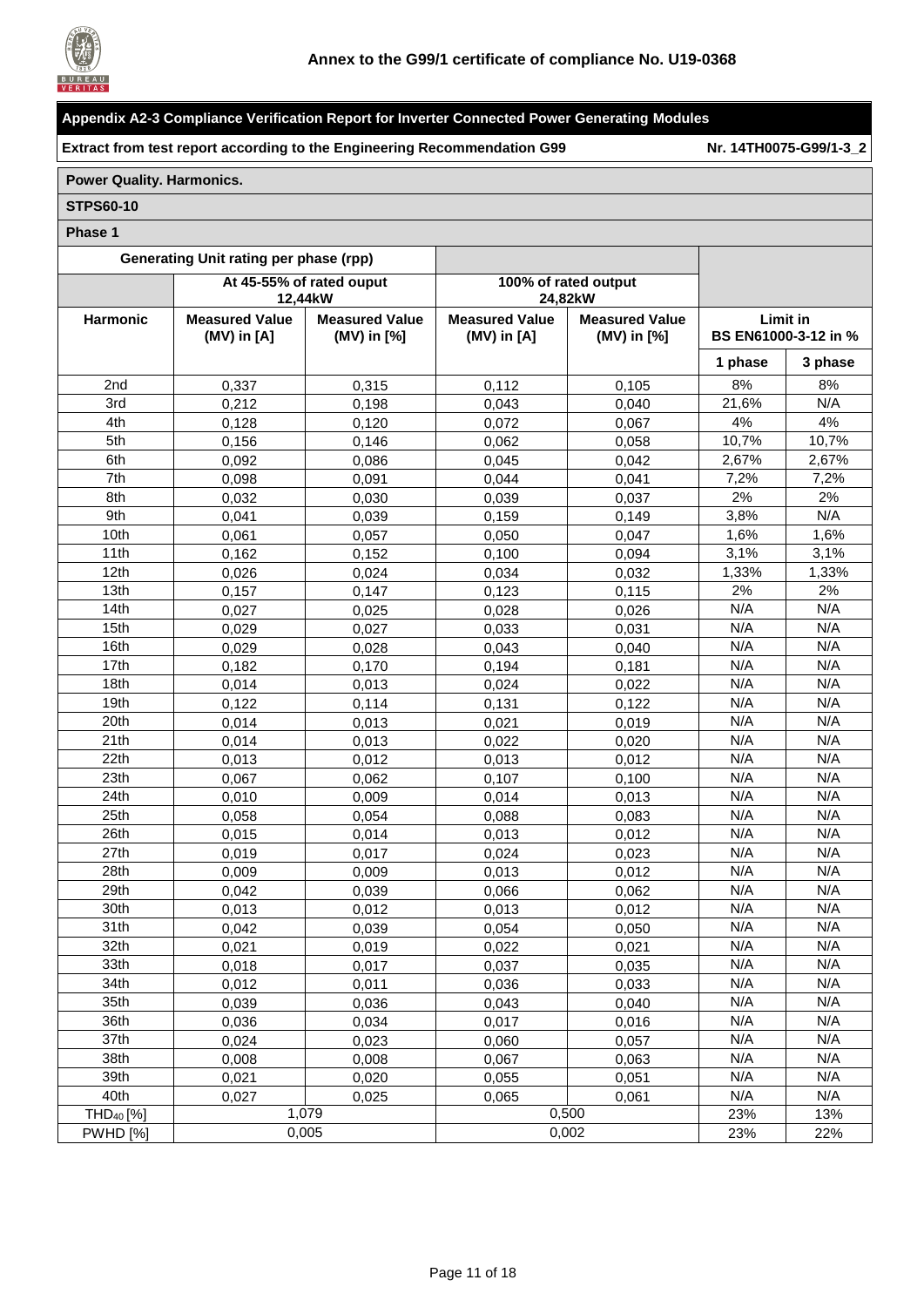

**Extract from test report according to the Engineering Recommendation G99 Nr. [14TH0075-G99/1-3\\_2](#page-0-1)**

## **Power Quality. Harmonics.**

#### **STPS60-10**

|                       | Generating Unit rating per phase (rpp)   |                                      |                                          |                                      |                    |                   |
|-----------------------|------------------------------------------|--------------------------------------|------------------------------------------|--------------------------------------|--------------------|-------------------|
|                       |                                          | At 45-55% of rated ouput<br>12,45kW  |                                          | 100% of rated output<br>24.84kW      |                    |                   |
| Harmonic              | <b>Measured Value</b><br>$(MV)$ in $[A]$ | <b>Measured Value</b><br>(MV) in [%] | <b>Measured Value</b><br>$(MV)$ in $[A]$ | <b>Measured Value</b><br>(MV) in [%] | <b>Limit in BS</b> | EN61000-3-12 in % |
|                       |                                          |                                      |                                          |                                      | 1 phase            | 3 phase           |
| 2nd                   | 0,303                                    | 0,283                                | 0,293                                    | 0,274                                | 8%                 | 8%                |
| 3rd                   | 0,221                                    | 0,207                                | 0,036                                    | 0,034                                | 21,6%              | N/A               |
| 4th                   | 0,176                                    | 0,165                                | 0,094                                    | 0,088                                | 4%                 | 4%                |
| 5th                   | 0,113                                    | 0,106                                | 0,046                                    | 0,043                                | 10,7%              | 10,7%             |
| 6th                   | 0,080                                    | 0,074                                | 0,063                                    | 0,059                                | 2,67%              | 2,67%             |
| 7th                   | 0,064                                    | 0,059                                | 0,029                                    | 0,027                                | 7,2%               | 7,2%              |
| 8th                   | 0,058                                    | 0,054                                | 0,041                                    | 0,038                                | 2%                 | 2%                |
| 9th                   | 0,066                                    | 0,062                                | 0,176                                    | 0,165                                | 3,8%               | N/A               |
| 10th                  | 0,041                                    | 0,038                                | 0,061                                    | 0,057                                | 1,6%               | 1,6%              |
| 11th                  | 0,129                                    | 0,121                                | 0,110                                    | 0,103                                | 3,1%               | 3,1%              |
| 12th                  | 0,066                                    | 0,062                                | 0,038                                    | 0,036                                | 1,33%              | 1,33%             |
| 13th                  | 0,160                                    | 0,150                                | 0,132                                    | 0,124                                | 2%                 | 2%                |
| 14th                  | 0,042                                    | 0.039                                | 0,036                                    | 0,033                                | N/A                | N/A               |
| 15th                  | 0,043                                    | 0,040                                | 0,032                                    | 0,030                                | N/A                | N/A               |
| 16th                  | 0,023                                    | 0,021                                | 0,028                                    | 0,027                                | N/A                | N/A               |
| 17th                  | 0,196                                    | 0,183                                | 0,217                                    | 0,203                                | N/A                | N/A               |
| 18th                  | 0,019                                    | 0,017                                | 0,022                                    | 0,021                                | N/A                | N/A               |
| 19th                  | 0,126                                    | 0,118                                | 0,135                                    | 0,127                                | N/A                | N/A               |
| 20th                  | 0,017                                    | 0,016                                | 0,017                                    | 0,016                                | N/A                | N/A               |
| 21th                  | 0,014                                    | 0,013                                | 0,019                                    | 0,018                                | N/A                | N/A               |
| 22th                  | 0,020                                    | 0,019                                | 0,019                                    | 0,018                                | N/A                | N/A               |
| 23th                  | 0,066                                    | 0,062                                | 0,107                                    | 0,100                                | N/A                | N/A               |
| 24th                  | 0,022                                    | 0,021                                | 0,017                                    | 0,016                                | N/A                | N/A               |
| 25th                  | 0,060                                    | 0,056                                | 0,083                                    | 0,078                                | N/A                | N/A               |
| 26th                  | 0,013                                    | 0,012                                | 0,011                                    | 0,011                                | N/A                | N/A               |
| 27th                  | 0,017                                    | 0,016                                | 0,024                                    | 0,022                                | N/A                | N/A               |
| 28th                  | 0,010                                    | 0,009                                | 0,013                                    | 0,012                                | N/A                | N/A               |
| 29th                  | 0,043                                    | 0,040                                | 0,064                                    | 0,060                                | N/A                | N/A               |
| 30th                  | 0,012                                    | 0,012                                | 0,013                                    | 0,012                                | N/A                | N/A               |
| 31th                  | 0,043                                    | 0,041                                | 0,053                                    | 0,049                                | N/A                | N/A               |
| 32th                  | 0,029                                    | 0,027                                | 0,031                                    | 0,029                                | N/A                | N/A               |
| 33th                  | 0,037                                    | 0,035                                | 0,050                                    | 0,046                                | N/A                | N/A               |
| 34th                  | 0,043                                    | 0,040                                | 0,064                                    | 0,060                                | N/A                | N/A               |
| 35th                  | 0,031                                    | 0,029                                | 0,065                                    | 0,061                                | N/A                | N/A               |
| 36th                  | 0,024                                    | 0,022                                | 0,066                                    | 0,061                                | N/A                | N/A               |
| 37th                  | 0,029                                    | 0,028                                | 0,046                                    | 0,043                                | N/A                | N/A               |
| 38th                  | 0,021                                    | 0,019                                | 0,027                                    | 0,025                                | N/A                | N/A               |
| 39th                  | 0,017                                    | 0,016                                | 0,033                                    | 0,031                                | N/A                | N/A               |
| 40th                  | 0,015                                    | 0,014                                | 0,034                                    | 0,032                                | N/A                | N/A               |
| THD <sub>40</sub> [%] |                                          | 1,056                                |                                          | 0,502                                | 23%                | 13%               |
| <b>PWHD [%]</b>       |                                          | 0,006                                |                                          | 0,002                                | 23%                | 22%               |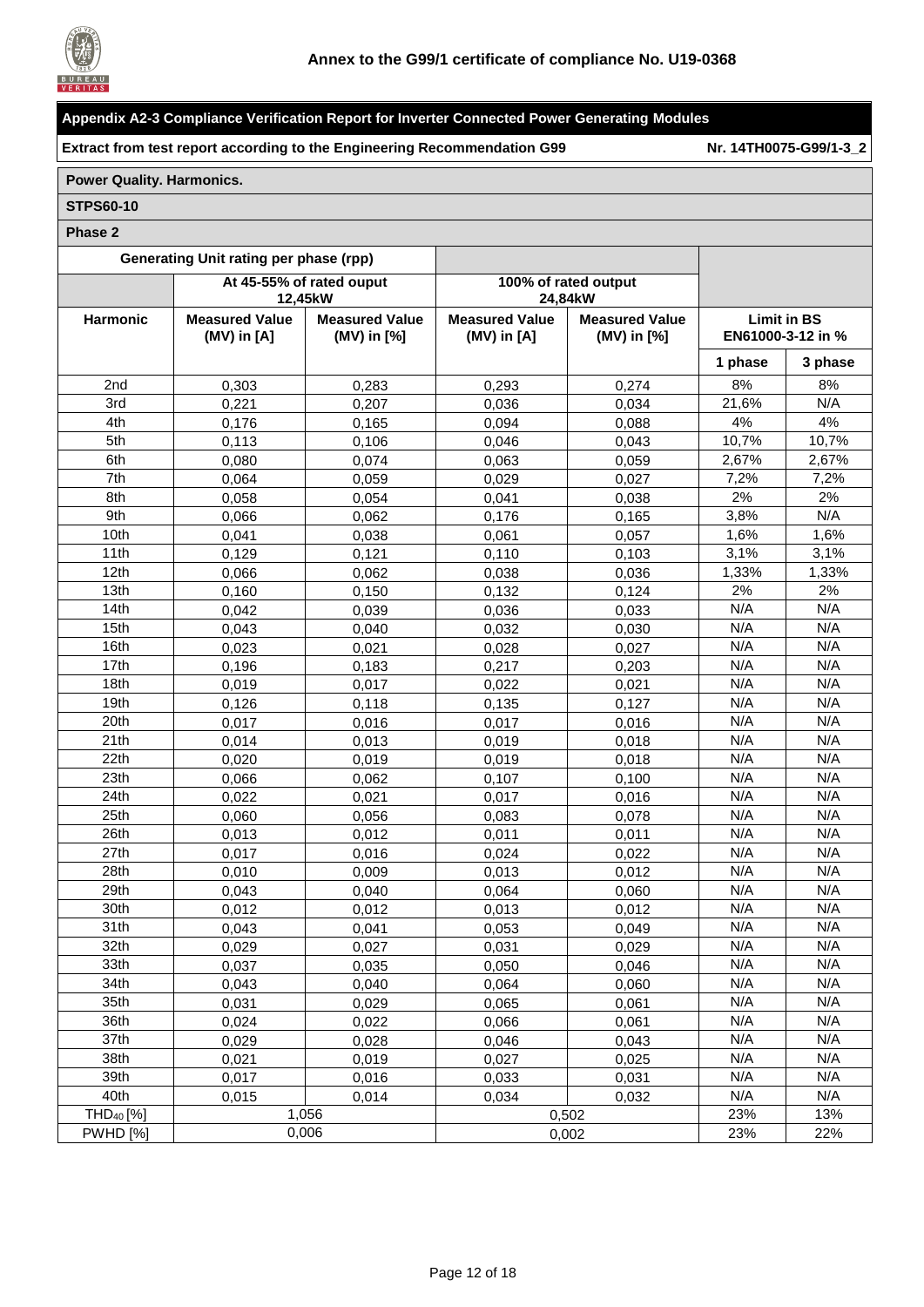

**Extract from test report according to the Engineering Recommendation G99 Nr. [14TH0075-G99/1-3\\_2](#page-0-1)**

## **Power Quality. Harmonics.**

#### **STPS60-10**

|                       | <b>Generating Unit rating per phase (rpp)</b> |                                     |                       |                                 |                    |                   |
|-----------------------|-----------------------------------------------|-------------------------------------|-----------------------|---------------------------------|--------------------|-------------------|
|                       |                                               | At 45-55% of rated ouput<br>12,45kW |                       | 100% of rated output<br>24,84kW |                    |                   |
| Harmonic              | <b>Measured Value</b>                         | <b>Measured Value</b>               | <b>Measured Value</b> | <b>Measured Value</b>           | <b>Limit in BS</b> |                   |
|                       | $(MV)$ in $[A]$                               | (MV) in [%]                         | $(MV)$ in $[A]$       | (MV) in [%]                     |                    | EN61000-3-12 in % |
|                       |                                               |                                     |                       |                                 | 1 phase            | 3 phase           |
| 2nd                   | 0,160                                         | 0,149                               | 0,195                 | 0,183                           | 8%                 | 8%                |
| 3rd                   | 0,204                                         | 0,191                               | 0,034                 | 0,032                           | 21,6%              | N/A               |
| 4th                   | 0,155                                         | 0,145                               | 0,072                 | 0,067                           | 4%                 | 4%                |
| 5th                   | 0,121                                         | 0.113                               | 0,032                 | 0,030                           | 10,7%              | 10,7%             |
| 6th                   | 0,086                                         | 0.080                               | 0,057                 | 0,053                           | 2,67%              | 2,67%             |
| 7th                   | 0,072                                         | 0,067                               | 0,034                 | 0,032                           | 7,2%               | 7,2%              |
| 8th                   | 0,050                                         | 0,046                               | 0,038                 | 0,036                           | 2%                 | 2%                |
| 9th                   | 0,058                                         | 0,054                               | 0,046                 | 0,043                           | 3,8%               | N/A               |
| 10th                  | 0,050                                         | 0,047                               | 0,058                 | 0,054                           | 1,6%               | $1,6\%$           |
| 11th                  | 0,138                                         | 0,129                               | 0,093                 | 0,087                           | 3,1%               | 3,1%              |
| 12th                  | 0.056                                         | 0.052                               | 0,039                 | 0,036                           | 1,33%              | 1,33%             |
| 13th                  | 0,168                                         | 0,157                               | 0,132                 | 0,124                           | 2%                 | 2%                |
| 14th                  | 0.034                                         | 0,031                               | 0,026                 | 0,024                           | N/A                | N/A               |
| 15th                  | 0,037                                         | 0,035                               | 0,027                 | 0,025                           | N/A                | N/A               |
| 16th                  | 0,023                                         | 0,021                               | 0,033                 | 0,031                           | N/A                | N/A               |
| 17th                  | 0,194                                         | 0,182                               | 0,216                 | 0,202                           | N/A                | N/A               |
| 18th                  | 0,021                                         | 0,019                               | 0,032                 | 0,030                           | N/A                | N/A               |
| 19th                  | 0,123                                         | 0,115                               | 0,139                 | 0,130                           | N/A                | N/A               |
| 20th                  | 0,016                                         | 0,015                               | 0,015                 | 0,014                           | N/A                | N/A               |
| 21th                  | 0,015                                         | 0,014                               | 0,017                 | 0,016                           | N/A                | N/A               |
| 22th                  | 0,018                                         | 0,017                               | 0,019                 | 0,018                           | N/A                | N/A               |
| 23th                  | 0,072                                         | 0,068                               | 0,113                 | 0,105                           | N/A                | N/A               |
| 24th                  | 0,020                                         | 0,018                               | 0,016                 | 0,015                           | N/A                | N/A               |
| 25th                  | 0,057                                         | 0,053                               | 0,082                 | 0,077                           | N/A                | N/A               |
| 26th                  | 0,014                                         | 0,013                               | 0,012                 | 0,011                           | N/A                | N/A               |
| 27th                  | 0,017                                         | 0,016                               | 0,022                 | 0,021                           | N/A                | N/A               |
| 28th                  | 0,010                                         | 0,010                               | 0,013                 | 0,012                           | N/A                | N/A               |
| 29th                  | 0,044                                         | 0,041                               | 0,066                 | 0,062                           | N/A                | N/A               |
| 30th                  | 0,015                                         | 0,014                               | 0,013                 | 0,012                           | N/A                | N/A               |
| 31th                  | 0,043                                         | 0,040                               | 0,055                 | 0,051                           | N/A                | N/A               |
| 32th                  | 0,026                                         | 0,024                               | 0,024                 | 0,022                           | N/A                | N/A               |
| 33th                  | 0,033                                         | 0,031                               | 0,039                 | 0,037                           | N/A                | N/A               |
| 34th                  | 0,040                                         | 0,037                               | 0,048                 | 0,045                           | N/A                | N/A               |
| 35th                  | 0,036                                         | 0,034                               | 0,065                 | 0,061                           | N/A                | N/A               |
| 36th                  | 0,029                                         | 0,027                               | 0,065                 | 0,061                           | N/A                | N/A               |
| 37th                  | 0,030                                         | 0,028                               | 0,060                 | 0,056                           | N/A                | N/A               |
| 38th                  | 0,022                                         | 0,020                               | 0,044                 | 0,042                           | N/A                | N/A               |
| 39th                  | 0,017                                         | 0,016                               | 0,027                 | 0,025                           | N/A                | N/A               |
| 40th                  | 0,017                                         | 0,016                               | 0,036                 | 0,033                           | N/A                | N/A               |
| THD <sub>40</sub> [%] |                                               | 0,928                               |                       | 0,422                           | 23%                | 13%               |
| <b>PWHD [%]</b>       |                                               | 0,006                               |                       | 0,002                           | 23%                | 22%               |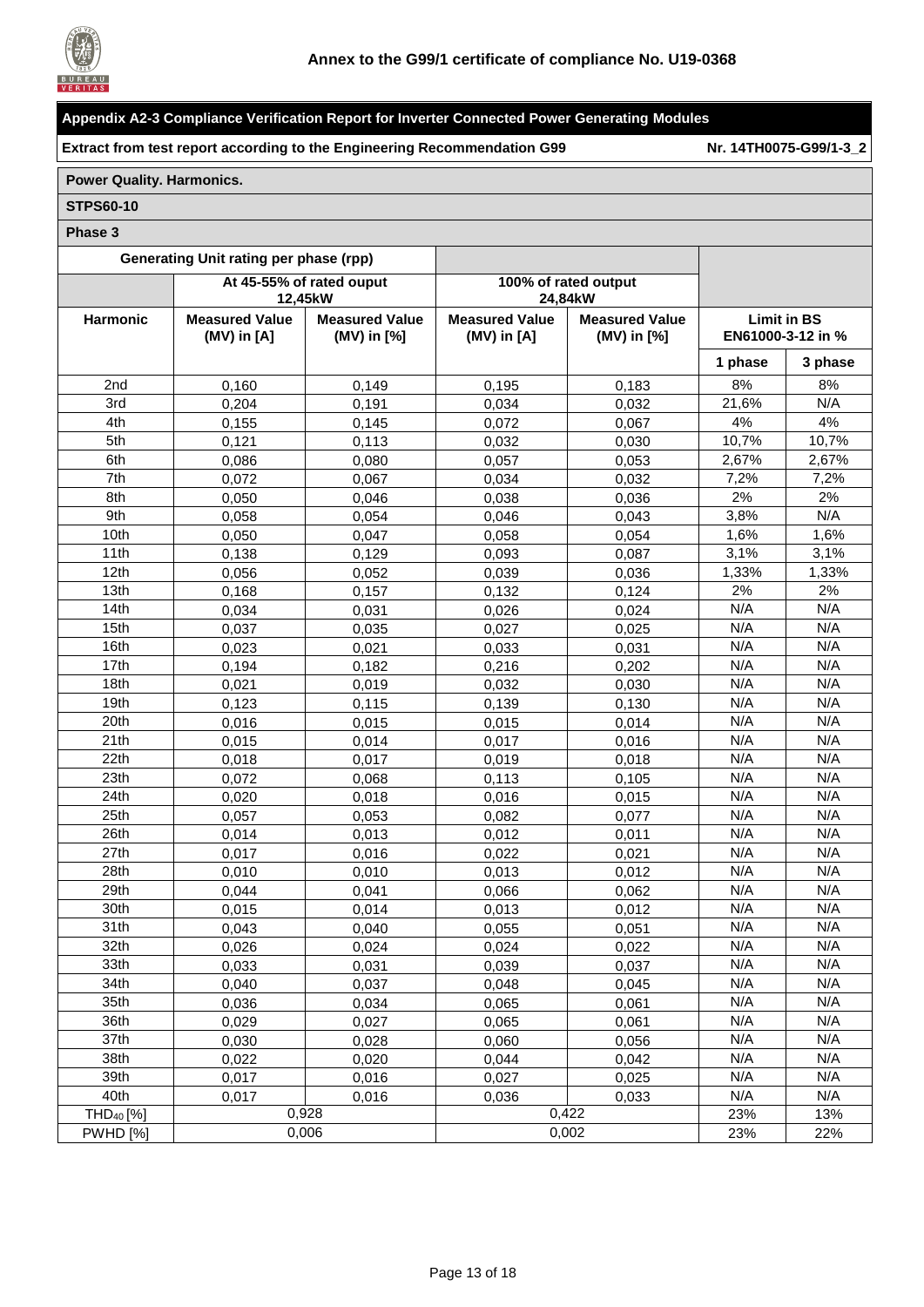

**Extract from test report according to the Engineering Recommendation G99 Nr. [14TH0075-G99/1-3\\_2](#page-0-1)**

## **Power Quality. Harmonics.**

#### **STP 60-10**

|                       | <b>Generating Unit rating per phase (rpp)</b> |                                     |                       |                                 |                      |         |
|-----------------------|-----------------------------------------------|-------------------------------------|-----------------------|---------------------------------|----------------------|---------|
|                       |                                               | At 45-55% of rated ouput<br>10,04kW |                       | 100% of rated output<br>19,90kW |                      |         |
| Harmonic              | <b>Measured Value</b>                         | <b>Measured Value</b>               | <b>Measured Value</b> | <b>Measured Value</b>           | <b>Limit in</b>      |         |
|                       | $(MV)$ in $[A]$                               | (MV) in [%]                         | $(MV)$ in $[A]$       | (MV) in [%]                     | BS EN61000-3-12 in % |         |
|                       |                                               |                                     |                       |                                 | 1 phase              | 3 phase |
| 2 <sub>nd</sub>       | 0,171                                         | 0,199                               | 0,242                 | 0,281                           | 8%                   | 8%      |
| 3 <sup>rd</sup>       | 0,193                                         | 0,223                               | 0,084                 | 0,097                           | 21,6%                | N/A     |
| 4 <sup>th</sup>       | 0,070                                         | 0,081                               | 0,053                 | 0,062                           | 4%                   | 4%      |
| 5 <sup>th</sup>       | 0,155                                         | 0,180                               | 0,049                 | 0,057                           | 10,7%                | 10,7%   |
| 6 <sup>th</sup>       | 0,040                                         | 0,047                               | 0,033                 | 0,039                           | 2,67%                | 2,67%   |
| 7 <sup>th</sup>       | 0,049                                         | 0,057                               | 0,052                 | 0,060                           | 7,2%                 | 7,2%    |
| 8 <sup>th</sup>       | 0,030                                         | 0,035                               | 0,025                 | 0,028                           | 2%                   | 2%      |
| 9 <sup>th</sup>       | 0,053                                         | 0,061                               | 0,031                 | 0,036                           | 3,8%                 | N/A     |
| 10 <sup>th</sup>      | 0,028                                         | 0,033                               | 0,025                 | 0,029                           | 1,6%                 | 1,6%    |
| 11 <sup>th</sup>      | 0.098                                         | 0,113                               | 0,159                 | 0,185                           | 3,1%                 | 3,1%    |
| 12 <sup>th</sup>      | 0,024                                         | 0,027                               | 0,019                 | 0,022                           | 1,33%                | 1,33%   |
| 13 <sup>th</sup>      | 0,101                                         | 0,118                               | 0,166                 | 0,192                           | 2%                   | 2%      |
| 14 <sup>th</sup>      | 0,014                                         | 0,016                               | 0,014                 | 0,017                           | N/A                  | N/A     |
| 15 <sup>th</sup>      | 0,013                                         | 0,016                               | 0,012                 | 0,014                           | N/A                  | N/A     |
| 16 <sup>th</sup>      | 0,013                                         | 0,015                               | 0,013                 | 0,015                           | N/A                  | N/A     |
| 17 <sup>th</sup>      | 0,127                                         | 0,147                               | 0,155                 | 0,179                           | N/A                  | N/A     |
| 18 <sup>th</sup>      | 0,008                                         | 0,009                               | 0,009                 | 0,011                           | N/A                  | N/A     |
| 19 <sup>th</sup>      | 0,097                                         | 0,112                               | 0,113                 | 0,131                           | N/A                  | N/A     |
| 20 <sup>th</sup>      | 0,007                                         | 0,008                               | 0,009                 | 0,011                           | N/A                  | N/A     |
| 21th                  | 0,009                                         | 0,011                               | 0,010                 | 0,012                           | N/A                  | N/A     |
| 22th                  | 0,006                                         | 0,007                               | 0,008                 | 0,009                           | N/A                  | N/A     |
| 23th                  | 0,074                                         | 0,086                               | 0,062                 | 0,072                           | N/A                  | N/A     |
| 24 <sup>th</sup>      | 0,008                                         | 0,010                               | 0,010                 | 0,011                           | N/A                  | N/A     |
| 25 <sup>th</sup>      | 0,073                                         | 0,084                               | 0,064                 | 0,074                           | N/A                  | N/A     |
| 26 <sup>th</sup>      | 0,008                                         | 0,009                               | 0,009                 | 0,010                           | N/A                  | N/A     |
| 27 <sup>th</sup>      | 0,033                                         | 0,039                               | 0,033                 | 0,039                           | N/A                  | N/A     |
| 28 <sup>th</sup>      | 0,006                                         | 0,007                               | 0,007                 | 0,008                           | N/A                  | N/A     |
| 29 <sup>th</sup>      | 0,041                                         | 0,048                               | 0,037                 | 0,043                           | N/A                  | N/A     |
| 30 <sup>th</sup>      | 0,006                                         | 0,007                               | 0,006                 | 0,007                           | N/A                  | N/A     |
| 31th                  | 0,034                                         | 0,040                               | 0,032                 | 0,037                           | N/A                  | N/A     |
| 32th                  | 0,007                                         | 0,008                               | 0,006                 | 0,007                           | N/A                  | N/A     |
| 33th                  | 0,008                                         | 0,009                               | 0,006                 | 0,007                           | N/A                  | N/A     |
| 34 <sup>th</sup>      | 0,006                                         | 0,007                               | 0,005                 | 0,006                           | N/A                  | N/A     |
| 35 <sup>th</sup>      | 0,019                                         | 0,022                               | 0,014                 | 0,017                           | N/A                  | N/A     |
| 36 <sup>th</sup>      | 0,016                                         | 0,019                               | 0,012                 | 0,014                           | N/A                  | N/A     |
| 37 <sup>th</sup>      | 0,015                                         | 0,018                               | 0,011                 | 0,013                           | N/A                  | N/A     |
| 38 <sup>th</sup>      | 0,013                                         | 0,015                               | 0,010                 | 0,011                           | N/A                  | N/A     |
| 39 <sup>th</sup>      | 0,007                                         | 0,008                               | 0,005                 | 0,006                           | N/A                  | N/A     |
| 40 <sup>th</sup>      | 0,008                                         | 0,009                               | 0,005                 | 0,006                           | N/A                  | N/A     |
| THD <sub>40</sub> [%] |                                               | 0,47                                |                       | 0,98                            | 23%                  | 13%     |
| <b>PWHD [%]</b>       |                                               | 0,0012                              |                       | 0,0062                          | 23%                  | 22%     |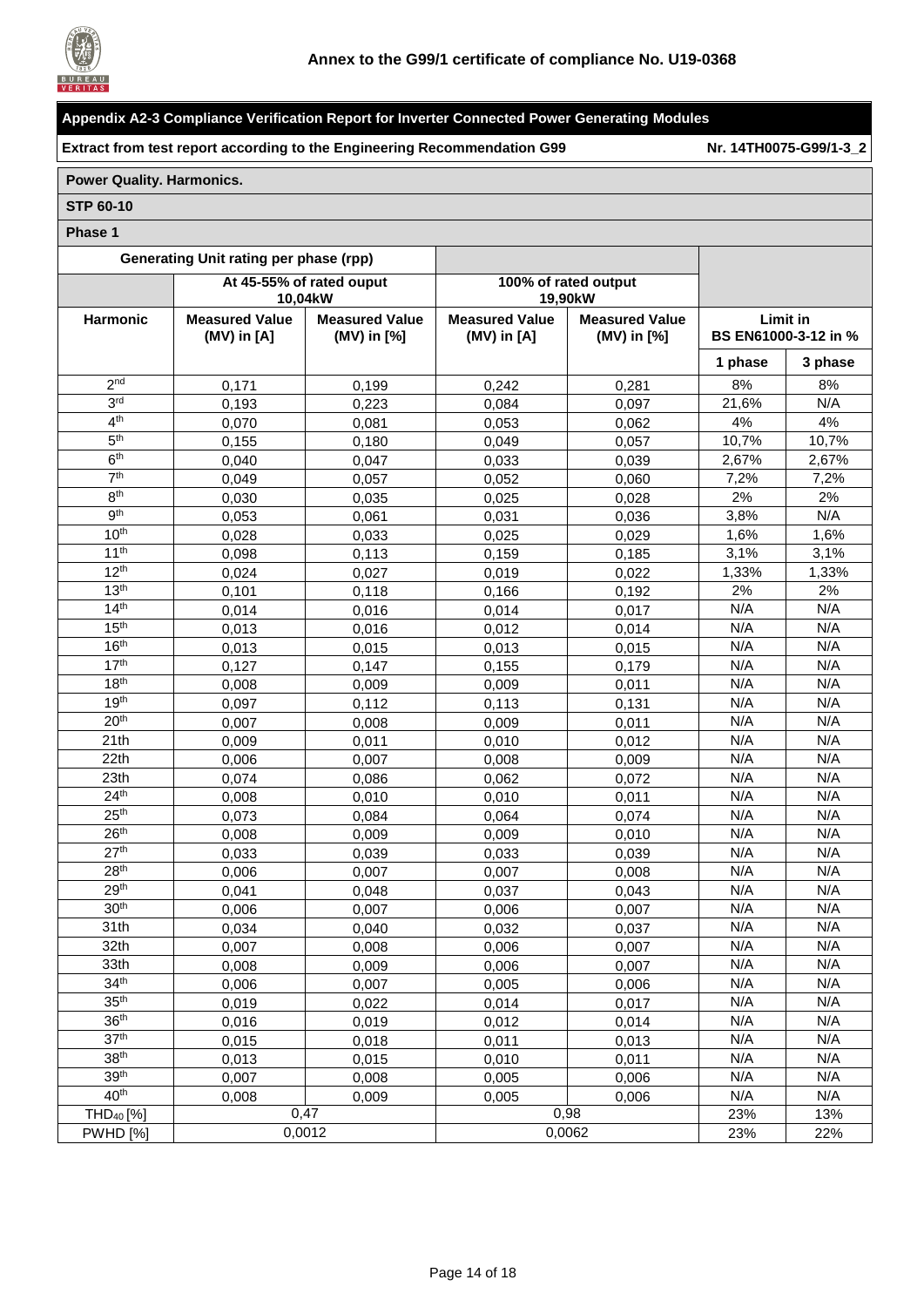

**Extract from test report according to the Engineering Recommendation G99 Nr. [14TH0075-G99/1-3\\_2](#page-0-1)**

## **Power Quality. Harmonics.**

#### **STP 60-10**

| <b>Generating Unit rating per phase (rpp)</b> |                                          |                                      |                                          |                                          |                   |                    |
|-----------------------------------------------|------------------------------------------|--------------------------------------|------------------------------------------|------------------------------------------|-------------------|--------------------|
|                                               |                                          | At 45-55% of rated ouput<br>10,04kW  |                                          | 100% of rated output<br>19,90kW          |                   |                    |
| Harmonic                                      | <b>Measured Value</b><br>$(MV)$ in $[A]$ | <b>Measured Value</b><br>(MV) in [%] | <b>Measured Value</b><br>$(MV)$ in $[A]$ | <b>Measured Value</b><br>$(MV)$ in $[%]$ | EN61000-3-12 in % | <b>Limit in BS</b> |
|                                               |                                          |                                      |                                          |                                          | 1 phase           | 3 phase            |
| 2nd                                           | 0,234                                    | 0,271                                | 0,238                                    | 0,276                                    | 8%                | 8%                 |
| 3rd                                           | 0,073                                    | 0,084                                | 0,129                                    | 0,149                                    | 21,6%             | N/A                |
| 4th                                           | 0,058                                    | 0,068                                | 0,071                                    | 0,082                                    | 4%                | 4%                 |
| 5th                                           | 0,034                                    | 0,040                                | 0,074                                    | 0.086                                    | 10,7%             | 10,7%              |
| 6th                                           | 0,031                                    | 0.036                                | 0,035                                    | 0,041                                    | 2,67%             | 2,67%              |
| 7th                                           | 0,045                                    | 0,052                                | 0,029                                    | 0,033                                    | 7,2%              | 7,2%               |
| 8th                                           | 0,022                                    | 0,025                                | 0,025                                    | 0,029                                    | 2%                | 2%                 |
| 9th                                           | 0,022                                    | 0,026                                | 0,059                                    | 0,068                                    | 3,8%              | N/A                |
| 10th                                          | 0,025                                    | 0,029                                | 0,030                                    | 0,034                                    | 1,6%              | 1,6%               |
| 11th                                          | 0,153                                    | 0,177                                | 0,100                                    | 0,115                                    | 3,1%              | 3,1%               |
| 12th                                          | 0,022                                    | 0,025                                | 0,024                                    | 0,028                                    | 1,33%             | 1,33%              |
| 13th                                          | 0,164                                    | 0,189                                | 0,096                                    | 0,111                                    | 2%                | 2%                 |
| 14th                                          | 0,017                                    | 0,019                                | 0,016                                    | 0,019                                    | N/A               | N/A                |
| 15th                                          | 0,012                                    | 0,013                                | 0,016                                    | 0,018                                    | N/A               | N/A                |
| 16th                                          | 0,012                                    | 0,014                                | 0,012                                    | 0,014                                    | N/A               | N/A                |
| 17th                                          | 0,154                                    | 0,178                                | 0,128                                    | 0,148                                    | N/A               | N/A                |
| 18th                                          | 0,011                                    | 0,013                                | 0,009                                    | 0,011                                    | N/A               | N/A                |
| 19th                                          | 0,117                                    | 0,135                                | 0,095                                    | 0,110                                    | N/A               | N/A                |
| 20th                                          | 0,009                                    | 0,010                                | 0,007                                    | 0,008                                    | N/A               | N/A                |
| 21th                                          | 0,009                                    | 0,011                                | 0,009                                    | 0,010                                    | N/A               | N/A                |
| 22th                                          | 0,009                                    | 0,010                                | 0,007                                    | 0,008                                    | N/A               | N/A                |
| 23th                                          | 0,058                                    | 0,067                                | 0,073                                    | 0,085                                    | N/A               | N/A                |
| 24th                                          | 0,010                                    | 0,012                                | 0,010                                    | 0,011                                    | N/A               | N/A                |
| 25th                                          | 0,064                                    | 0,074                                | 0,071                                    | 0,082                                    | N/A               | N/A                |
| 26th                                          | 0,009                                    | 0,011                                | 0,008                                    | 0,009                                    | N/A               | N/A                |
| 27th                                          | 0,033                                    | 0,039                                | 0,032                                    | 0,037                                    | N/A               | N/A                |
| 28th                                          | 0,006                                    | 0,007                                | 0,006                                    | 0,007                                    | N/A               | N/A                |
| 29th                                          | 0,035                                    | 0,040                                | 0,040                                    | 0,046                                    | N/A               | N/A                |
| 30th                                          | 0,006                                    | 0,006                                | 0,006                                    | 0,007                                    | N/A               | N/A                |
| 31th                                          | 0,032                                    | 0,037                                | 0,033                                    | 0,039                                    | N/A               | N/A                |
| 32th                                          | 0,007                                    | 0,008                                | 0,007                                    | 0,009                                    | N/A               | N/A                |
| 33th                                          | 0,007                                    | 0,008                                | 0,008                                    | 0,009                                    | N/A               | N/A                |
| 34th                                          | 0,007                                    | 0,008                                | 0,009                                    | 0,010                                    | N/A               | N/A                |
| 35th                                          | 0,013                                    | 0,016                                | 0,019                                    | 0,022                                    | N/A               | N/A                |
| 36th                                          | 0,013                                    | 0,015                                | 0,017                                    | 0,020                                    | N/A               | N/A                |
| 37th                                          | 0,012                                    | 0,014                                | 0,014                                    | 0,017                                    | N/A               | N/A                |
| 38th                                          | 0,009                                    | 0,011                                | 0,012                                    | 0,014                                    | N/A               | N/A                |
| 39th                                          | 0,004                                    | 0,004                                | 0,006                                    | 0,007                                    | N/A               | N/A                |
| 40th                                          | 0,003                                    | 0,004                                | 0,004                                    | 0,004                                    | N/A               | N/A                |
| THD <sub>40</sub> [%]                         |                                          | 0,45                                 |                                          | 0,95                                     | 23%               | 13%                |
| $\overline{\mathsf{PWHD}}$ [%]                |                                          | 0,0012                               |                                          | 0,006                                    | 23%               | 22%                |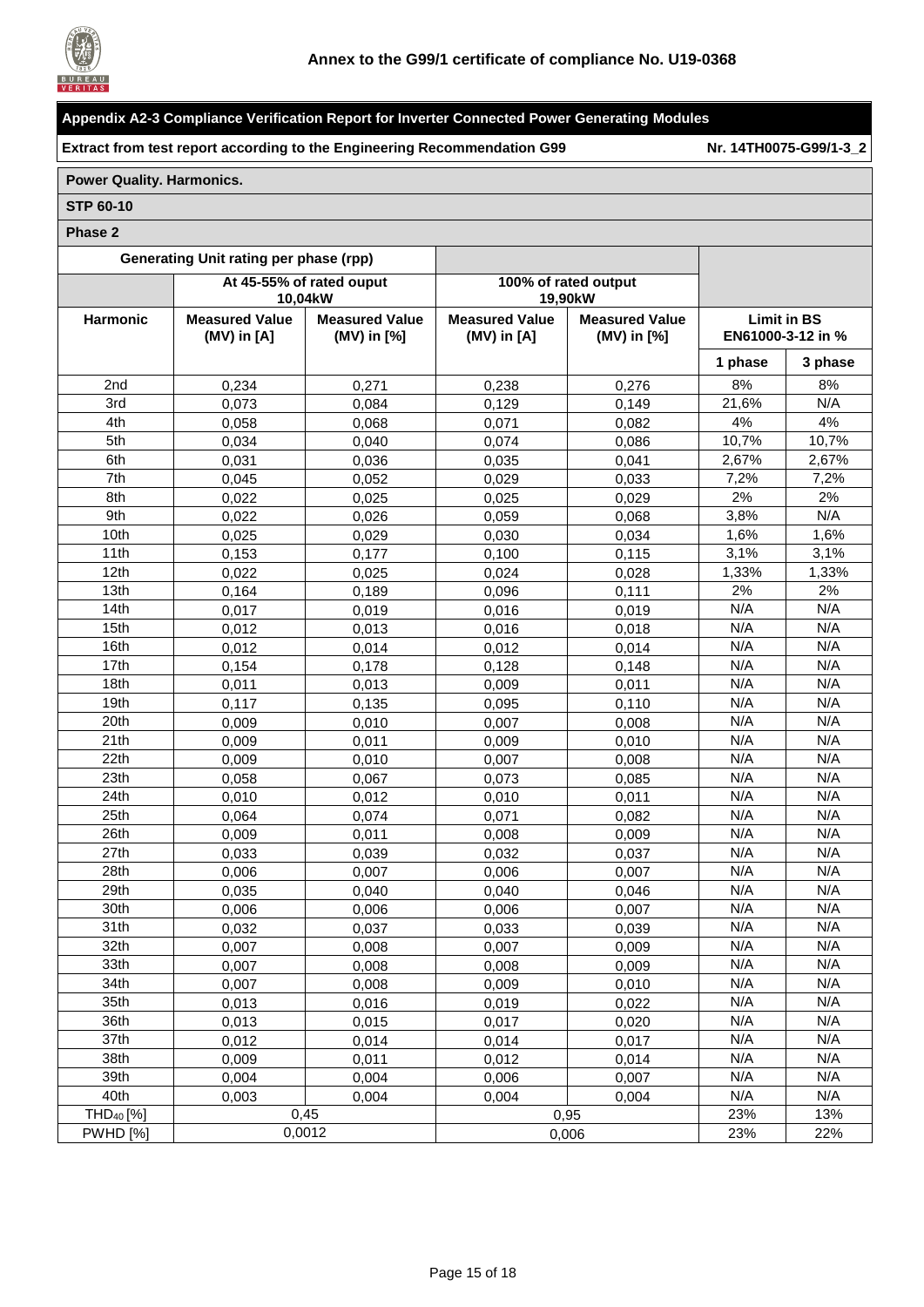

**Extract from test report according to the Engineering Recommendation G99 Nr. [14TH0075-G99/1-3\\_2](#page-0-1)**

## **Power Quality. Harmonics.**

#### **STP 60-10**

|                                | Generating Unit rating per phase (rpp)   |                                      |                                          |                                              |                    |                   |
|--------------------------------|------------------------------------------|--------------------------------------|------------------------------------------|----------------------------------------------|--------------------|-------------------|
|                                |                                          | At 45-55% of rated ouput<br>10,04kW  |                                          | 100% of rated output<br>19.90 <sub>k</sub> W |                    |                   |
| Harmonic                       | <b>Measured Value</b><br>$(MV)$ in $[A]$ | <b>Measured Value</b><br>(MV) in [%] | <b>Measured Value</b><br>$(MV)$ in $[A]$ | <b>Measured Value</b><br>(MV) in [%]         | <b>Limit in BS</b> | EN61000-3-12 in % |
|                                |                                          |                                      |                                          |                                              | 1 phase            | 3 phase           |
| 2nd                            | 0,171                                    | 0,197                                | 0,108                                    | 0,125                                        | 8%                 | 8%                |
| 3rd                            | 0,068                                    | 0,079                                | 0,096                                    | 0,111                                        | 21,6%              | N/A               |
| 4th                            | 0,055                                    | 0,064                                | 0,071                                    | 0,082                                        | 4%                 | 4%                |
| 5th                            | 0,038                                    | 0,044                                | 0,129                                    | 0,149                                        | 10,7%              | 10,7%             |
| 6th                            | 0,031                                    | 0,035                                | 0,033                                    | 0,039                                        | 2,67%              | 2,67%             |
| 7th                            | 0,042                                    | 0,049                                | 0,036                                    | 0,041                                        | 7,2%               | 7,2%              |
| 8th                            | 0,022                                    | 0,025                                | 0,027                                    | 0,031                                        | 2%                 | 2%                |
| 9th                            | 0,026                                    | 0,030                                | 0,042                                    | 0,049                                        | 3,8%               | N/A               |
| 10th                           | 0,024                                    | 0,028                                | 0,029                                    | 0,034                                        | 1,6%               | 1,6%              |
| 11th                           | 0,153                                    | 0,177                                | 0,094                                    | 0,108                                        | 3,1%               | 3,1%              |
| 12th                           | 0,021                                    | 0,024                                | 0,024                                    | 0,027                                        | 1,33%              | 1,33%             |
| 13th                           | 0,164                                    | 0,190                                | 0,099                                    | 0,115                                        | 2%                 | 2%                |
| 14th                           | 0,015                                    | 0,017                                | 0,015                                    | 0,018                                        | N/A                | N/A               |
| 15th                           | 0,011                                    | 0.013                                | 0,014                                    | 0,016                                        | N/A                | N/A               |
| 16th                           | 0,012                                    | 0,014                                | 0,013                                    | 0,015                                        | N/A                | N/A               |
| 17th                           | 0,159                                    | 0,184                                | 0,133                                    | 0,153                                        | N/A                | N/A               |
| 18th                           | 0,011                                    | 0,012                                | 0,009                                    | 0,011                                        | N/A                | N/A               |
| 19th                           | 0,115                                    | 0,132                                | 0,095                                    | 0,109                                        | N/A                | N/A               |
| 20th                           | 0,008                                    | 0,009                                | 0,008                                    | 0,009                                        | N/A                | N/A               |
| 21th                           | 0,010                                    | 0,011                                | 0,010                                    | 0,012                                        | N/A                | N/A               |
| 22th                           | 0,009                                    | 0,010                                | 0,007                                    | 0,008                                        | N/A                | N/A               |
| 23th                           | 0,062                                    | 0,072                                | 0,078                                    | 0,090                                        | N/A                | N/A               |
| 24th                           | 0,010                                    | 0,011                                | 0,009                                    | 0,010                                        | N/A                | N/A               |
| 25th                           | 0,061                                    | 0,071                                | 0,071                                    | 0,082                                        | N/A                | N/A               |
| 26th                           | 0,008                                    | 0,010                                | 0,009                                    | 0,011                                        | N/A                | N/A               |
| 27th                           | 0,033                                    | 0,038                                | 0,034                                    | 0,039                                        | N/A                | N/A               |
| 28th                           | 0,006                                    | 0,007                                | 0,006                                    | 0,007                                        | N/A                | N/A               |
| 29th                           | 0,038                                    | 0,044                                | 0,043                                    | 0,050                                        | N/A                | N/A               |
| 30th                           | 0,006                                    | 0,007                                | 0,006                                    | 0,007                                        | N/A                | N/A               |
| 31th                           | 0,031                                    | 0,035                                | 0,033                                    | 0,038                                        | N/A                | N/A               |
| 32th                           | 0,006                                    | 0,007                                | 0,007                                    | 0,008                                        | N/A                | N/A               |
| 33th                           | 0,006                                    | 0,007                                | 0,007                                    | 0,008                                        | N/A                | N/A               |
| 34th                           | 0.007                                    | 0,008                                | 0,007                                    | 0,008                                        | N/A                | N/A               |
| 35th                           | 0,016                                    | 0,018                                | 0,020                                    | 0,023                                        | N/A                | N/A               |
| 36th                           | 0,013                                    | 0,015                                | 0,017                                    | 0,019                                        | N/A                | N/A               |
| 37th                           | 0,011                                    | 0,013                                | 0,016                                    | 0,018                                        | N/A                | N/A               |
| 38th                           | 0,010                                    | 0,011                                | 0,012                                    | 0,014                                        | N/A                | N/A               |
| 39th                           | 0,003                                    | 0,004                                | 0,004                                    | 0,004                                        | N/A                | N/A               |
| 40th                           | 0,003                                    | 0,004                                | 0,005                                    | 0,006                                        | N/A                | N/A               |
| THD <sub>40</sub> [%]          |                                          | 0,39                                 |                                          | 0,87                                         | 23%                | 13%               |
| $\overline{\mathsf{PWHD}}$ [%] |                                          | 0,0012                               |                                          | 0,006                                        | 23%                | 22%               |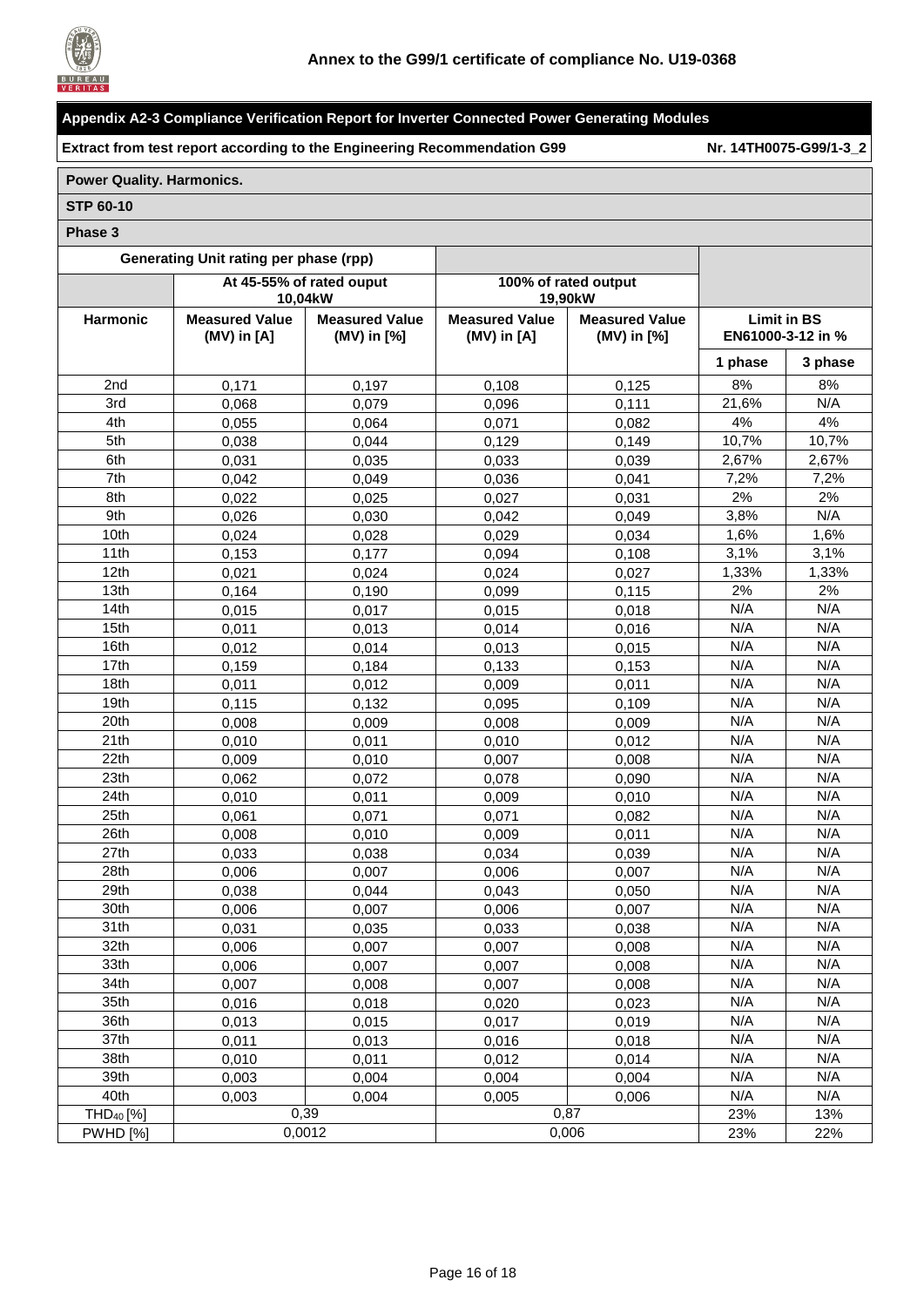

| Appendix A2-3 Compliance Verification Report for Inverter Connected Power Generating Modules              |        |       |        |                                                                                             |  |  |
|-----------------------------------------------------------------------------------------------------------|--------|-------|--------|---------------------------------------------------------------------------------------------|--|--|
| Nr. 14TH0075-G99/1-3_2<br><b>Extract from test report according to the Engineering Recommendation G99</b> |        |       |        |                                                                                             |  |  |
| Power Quality. Power factor.                                                                              |        |       |        |                                                                                             |  |  |
| Output power                                                                                              | 374,5V | 400V  | 438.2V | Measured at three voltage levels and at full                                                |  |  |
| 20%                                                                                                       | 1.000  | 1.000 | 1,000  | output. Voltage to be maintained within $\pm 1,5\%$ of<br>the stated level during the test. |  |  |
| 50%                                                                                                       | 1.000  | 1.000 | 1.000  |                                                                                             |  |  |
| 75%                                                                                                       | 1.000  | 1.000 | 1.000  |                                                                                             |  |  |
| 100%                                                                                                      | 1.000  | 1.000 | 1.000  |                                                                                             |  |  |
| Limit                                                                                                     | >0.95  | >0.95 | >0.95  |                                                                                             |  |  |

| Power Quality. Voltage fluctuation and Flicker.                                                                                                                                                                                     |                 |      |                           |       |                 |                           |                |             |
|-------------------------------------------------------------------------------------------------------------------------------------------------------------------------------------------------------------------------------------|-----------------|------|---------------------------|-------|-----------------|---------------------------|----------------|-------------|
|                                                                                                                                                                                                                                     | <b>Starting</b> |      |                           |       | <b>Stopping</b> |                           | <b>Running</b> |             |
|                                                                                                                                                                                                                                     | dmax            | dc   | d(t)                      | dmax  | dc              | d(t)                      | <b>Pst</b>     | Plt 2 hours |
| <b>Measured values at test</b><br>impedance                                                                                                                                                                                         | 0,33%           | 3.3% | 0%                        | 0.33% | 3,3%            | 0%                        | 0,42           | 0,42        |
| Limits set under BS EN<br>61000-3-11                                                                                                                                                                                                | 4%              | 3,3% | 3.3%<br>500 <sub>ms</sub> | 4%    | 3,3%            | 3.3%<br>500 <sub>ms</sub> | 1,0            | 0.65        |
|                                                                                                                                                                                                                                     |                 |      |                           |       |                 |                           |                |             |
| <b>Test impedance</b>                                                                                                                                                                                                               | R               |      | 0,074                     | Ω     |                 | XI                        | 0,046          | Ω           |
| Note. Inverter has a current above 75A per phase and is above 50kW therefore following evaluation method according to EN<br>61000-3-11 was used.<br>▁▗▁▗▕▁▁▗▗▅▅▗▗▗▏▁▁▁▗▁▏▏▏▗▗▗▗▅▗▖▏▁▕▏▁▁▁▕▏ <del>▅</del> ▗▚▘▁▚▗▁▁▁▗▗▎ <i>▞▁▁▞</i> ▗ |                 |      |                           |       |                 |                           |                |             |

The device reacts with a current slope of 774 A/sec upwards and 1115 A/sec downwards. Taking into account the form factors given in figure 5 of EN 610003-11 the resulting values are as given above.

The mains network impedance must be R = 0,074  $\Omega$  and X = 0,046  $\Omega$  or smaller ( $|Z|$  = 0,088  $\Omega$ ).

| Power Quality. DC injection. |       |                                                                                                                      |       |  |  |  |
|------------------------------|-------|----------------------------------------------------------------------------------------------------------------------|-------|--|--|--|
| Phase1                       |       |                                                                                                                      |       |  |  |  |
| Test level power [%]         | 10    | 55                                                                                                                   | 100   |  |  |  |
| <b>Recorded value [mA]</b>   | 7,46  | 12,10                                                                                                                | 14,40 |  |  |  |
| Recorded value [%]           | 0,01  | 0,01                                                                                                                 | 0,01  |  |  |  |
| Limit [%]                    | 0,25  | 0,25                                                                                                                 | 0,25  |  |  |  |
| Phase2                       |       |                                                                                                                      |       |  |  |  |
| Test level power [%]         | 10    | 55                                                                                                                   | 100   |  |  |  |
| <b>Recorded value [mA]</b>   | 31,27 | 33,96                                                                                                                | 37,68 |  |  |  |
| Recorded value [%]           | 0,03  | 0,03                                                                                                                 | 0,03  |  |  |  |
| Limit [%]                    | 0,25  | 0,25                                                                                                                 | 0,25  |  |  |  |
|                              |       | Phase3                                                                                                               |       |  |  |  |
| Test level power [%]         | 10    | 55                                                                                                                   | 100   |  |  |  |
| <b>Recorded value [mA]</b>   | 32,10 | 14,96                                                                                                                | 16,97 |  |  |  |
| Recorded value [%]           | 0,03  | 0,01                                                                                                                 | 0,02  |  |  |  |
| Limit [%]                    | 0,25  | 0,25                                                                                                                 | 0,25  |  |  |  |
|                              |       | Note. DC-injection is tested at each phase of the inverter and a limit of 0,25% per phase was used as pass criteria. |       |  |  |  |